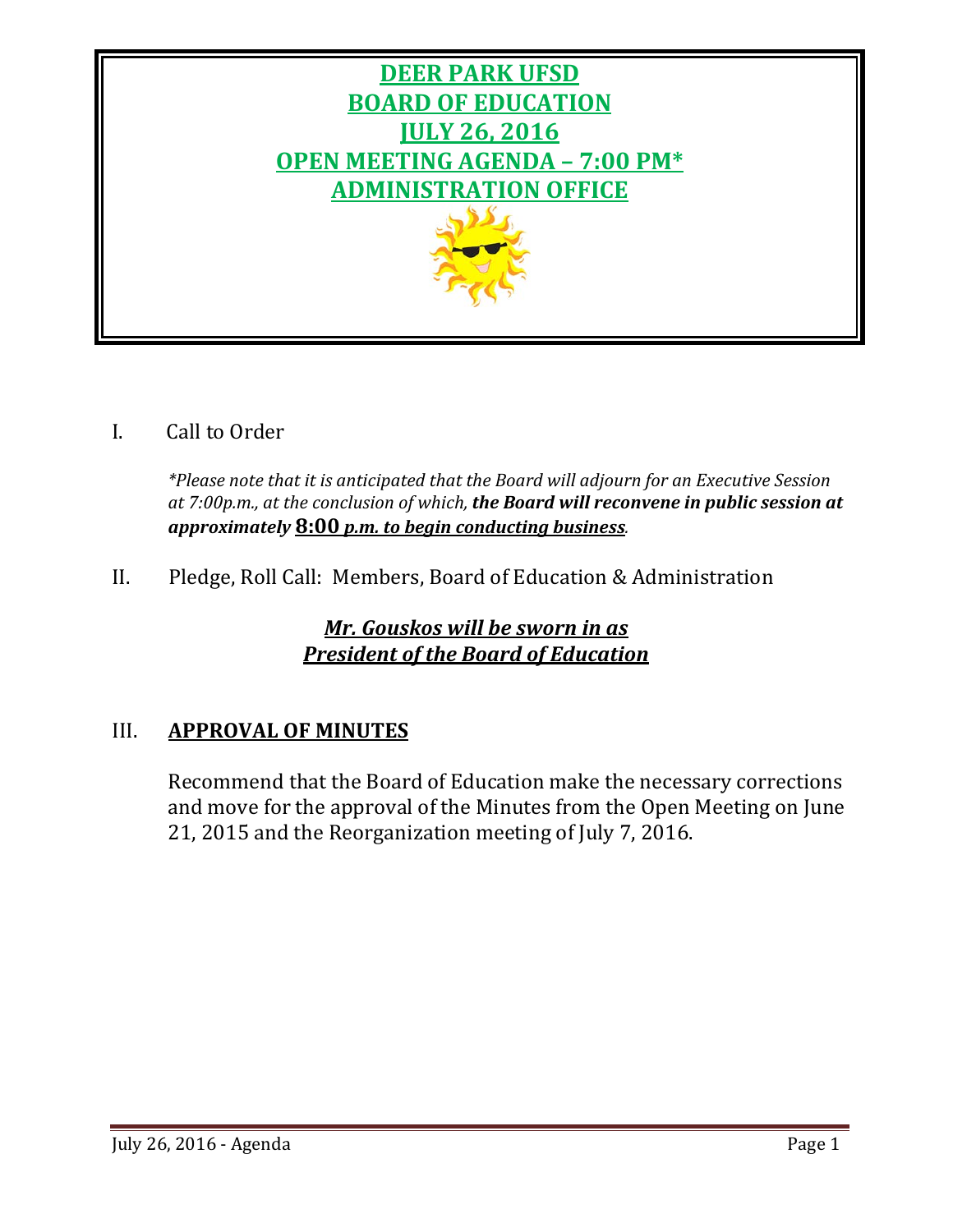# IV. **NEW BUSINESS**

# **1. FIRST READING OF POLICIES**

*Recommend, that the Board of Education approve the following Resolution:*

**RESOLVED,** that the Board of Education approve revisions to the following policies:

#0115 – Student Harassment & Bullying Prevention and Intervention #4321.12 – Use of Time out rooms, Physical restraints & Aversives #4321.14 – Special Education Personnel #6240 – Investments #6700 – Purchasing #8630-R – Computer Resources and Data Management Regulation #9645 – Disclosure of Wrongful Conduct

# **2. SECOND READING AND APPROVAL OF POLICIES**

Recommend, that the Board of Education approve the following Resolution:

**RESOLVED**, that the Board of Education approve the following policy as accepted and adopted by the Board of Education and placed in the board of Education policy manual.

#1500 – Public Use of School Facilities #2120 – Candidates and Campaigning #4321.4 – Independent Educational Evaluations #5220 – School Sponsored Student Expression #5156 – Eligibility of Students who move out of the District prior to the end of the school year

# **3. DONATION TO THE FINE & PERFORMING ARTS DEPT.**

*Recommend, that the Board of Education approve the following Resolution:*

**RESOLVED,** that the Board of Education approve the donation of Props from Mr. Frank Caliguiri to be used for theater presentations and musicals.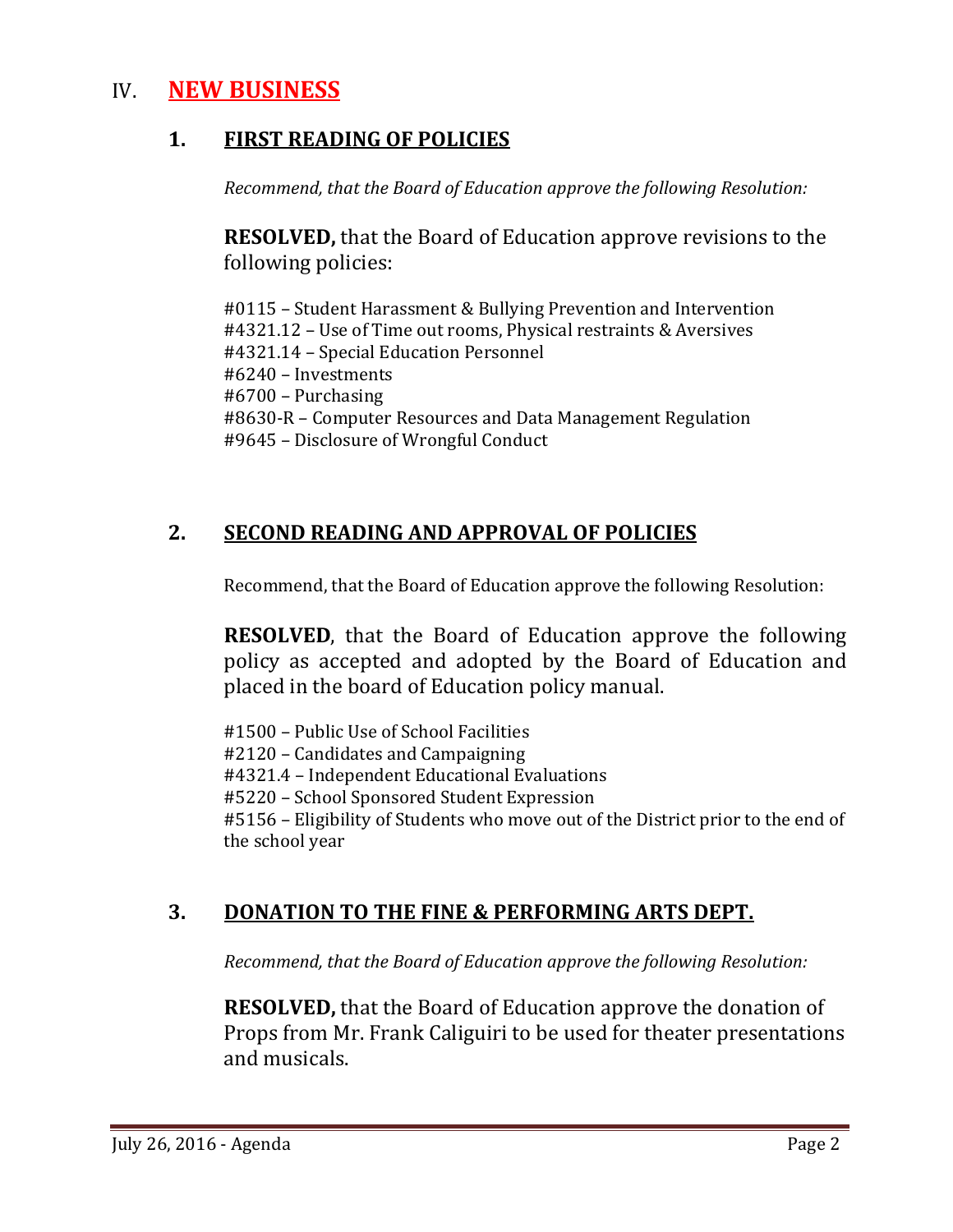# **4. DISPOSAL OF SOCIAL STUDIES TEXTBOOKS**

*Recommend, that the Board of Education approve the following Resolution:*

**RESOLVED**, that the Board of Education approve the disposal of 350 grade 7 Social Studies textbooks, The American Nation, published in 2003. The text is outdated and the books are in poor physical shape.

# V. **APPROVAL OF SCHEDULES**

Recommend, that the Board of Education approve the following Schedules collectively:

# **NON-INSTRUCTIONAL**

# **SCHEDULE -- CS --CHANGE OF SALARY/ STATUS (Non-Instructional)**

# **Lynda Emig**

District Office<br>Position: Position: Personnel Secretary<br>Salary/Step: \$57,442 \$57,442 Step 15 Effective 7/1/2016 From Clerk Typist to Personnel Secretary

# **Richard Ledbetter**

Memorial<br>Position: Position: Night Custodian<br>Salary/Step: \$48, \$48,295 Step 2 Effective 7/1/2016 From Night Custodial Aide to Night Custodian

# **Stephen Merman**

John F Kennedy Intermediate School<br>Position: Night Custodian Position: Night Custodian<br>Salary/Step: \$51,2 Salary/Step: \$51,259 Step 6<br>Effective 7/1/2016  $7/1/2016$ Change from Split Shift to Night Custodian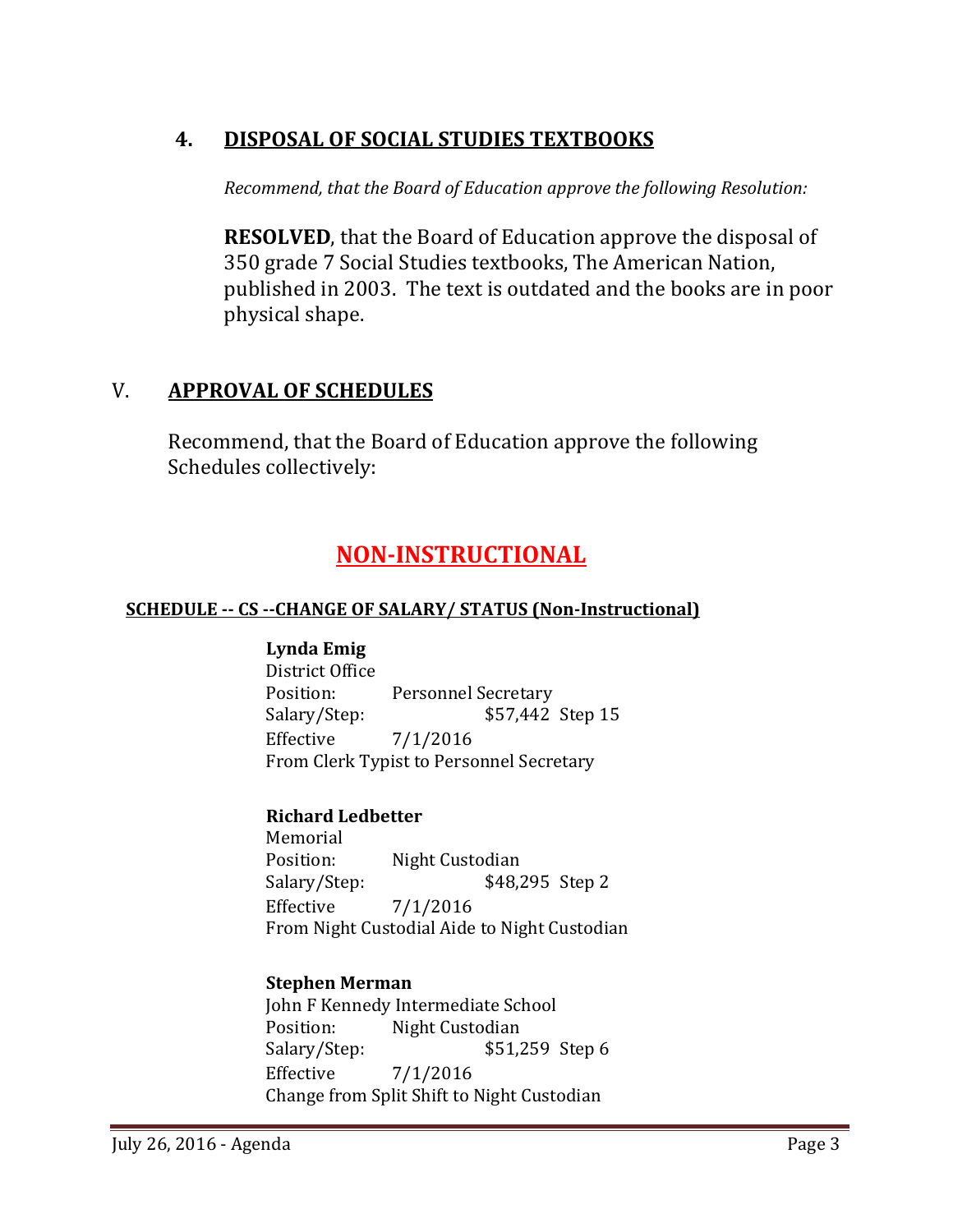#### **SCHEDULE -- NN --APPOINTMENTS (Non-Instructional)**

#### **Heather Czanstkowski**

Transportation<br>Position: Non-Instructional Bus Aide<br>\$16.43/hour Salary/Step: Effective 7/6/2016

#### **Tracy-Ann McGarty**

May Moore School<br>Position: Cle Position: Clerk Typist<br>Salary/Step: \$ \$40,751 Step 1 Effective 7/18/2016 Salary prorated at \$39,184

#### **Ramon Vera**

Memorial<br>Position: Position: Groundsman<br>Salary/Step: \$4 \$47,224 Step 1 Effective 7/13/2016

#### **SCHEDULE -- QQ --LEAVES OF ABSENCE (Non-Instructional)**

#### **Thomas Anatra**

Memorial<br>Position: Groundsman Salary/Step: Effective 6/25/2016 - 7/27/2016 Extension of Unpaid Medical LOA (W/C)

#### **Janice Crandall**

St. Cyril<br>Position: Non-Instructional Aide Salary/Step: Effective 6/21/2016 - 8/8/2016 Extension of Unpaid Medical LOA

#### **Lisa Depre**

John Quincy Adams School<br>Position: Cafeteria Ai Cafeteria Aide Salary/Step: Effective 6/24/2016 - 7/14/2016 Extension of Unpaid medical leave of absence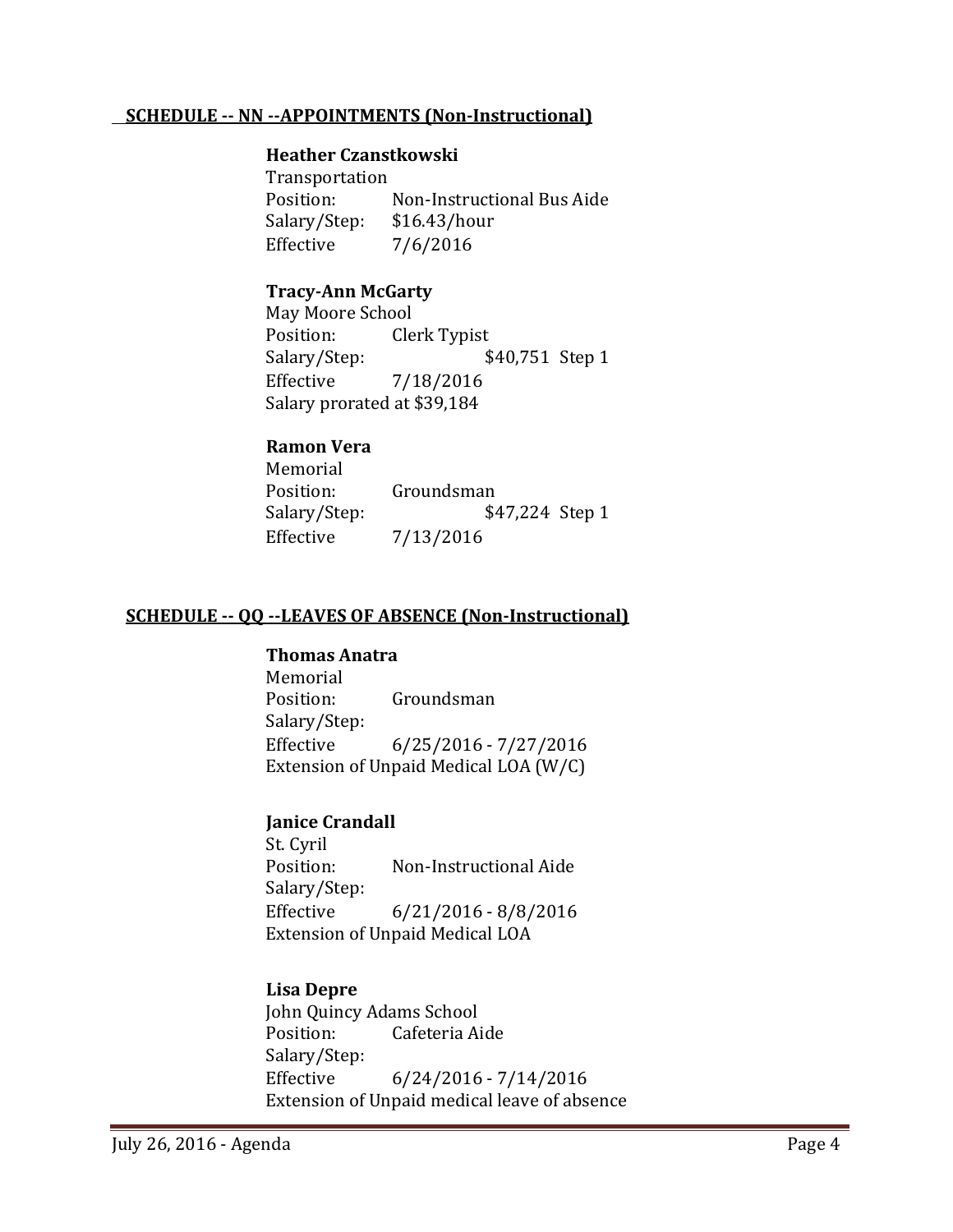### **James Kerr**

Transportation<br>Position: **Bus Driver** Salary/Step:<br>Effective  $6/25/2016 - 8/2/2016$ Extension of Unpaid Medical LOA (W/C)

### **Susan McCann-Crescenzo**

Deer Park High School<br>Position: Attenda Attendance Aide Salary/Step:  $6/21/2016 - 7/7/2016$ Extension of Unpaid Medical LOA (FMLA)

# **Janet Metzler**

District Office<br>Position: Clerk Typist/Secretary to Superintendent Salary/Step:<br>Effective  $7/29/2016 - 8/12/2016$ Paid Medical LOA (WC)

# **SCHEDULE -- TPA --TEMPORARY ASSIGNMENT (Non-Instructional)**

#### **Cheryl Anderson**

| Transportation                           |
|------------------------------------------|
| <b>Summer School Transportation Aide</b> |
| \$16.43/hr                               |
| $7/5/2016 - 8/12/2016$                   |
|                                          |

#### **Rosalyn Baskin**

Transportation Summer School Transportation Aide<br>\$18.43/hr Salary/Step:<br>Effective  $7/5/2016 - 8/12/2016$ 

# **Lucy Benivenga**

Transportation Summer School Transportation Aide<br>\$18.43/hr Salary/Step:<br>Effective  $7/5/2016 - 8/12/2016$ 

#### **Dorota Bosenbeck**

Transportation Summer School Transportation Aide<br>\$18.43/hr Salary/Step:<br>Effective  $7/5/2016 - 8/12/2016$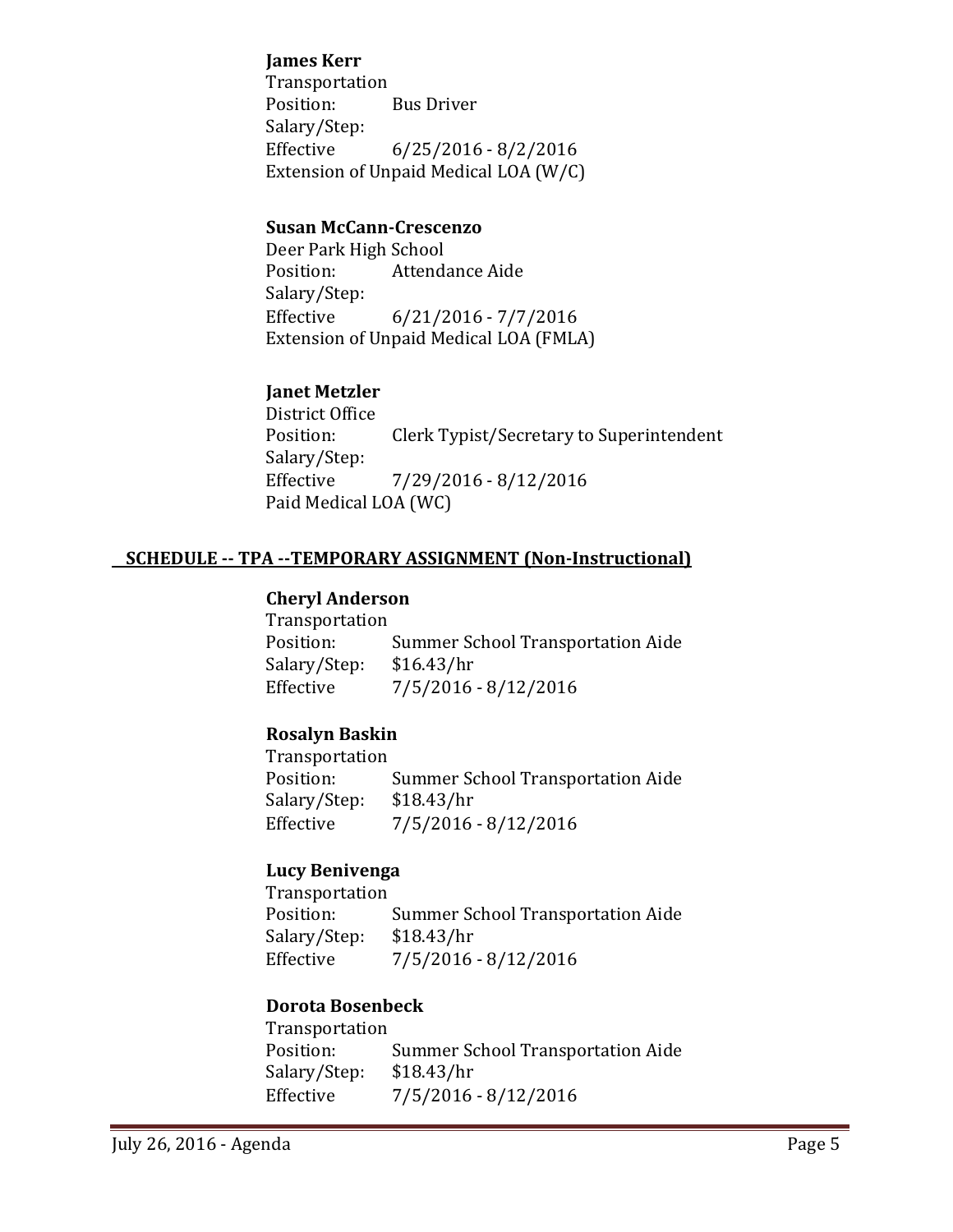#### **Donald Buhrmeister**

Transportation<br>Position: Summer School Transportation Aide<br>\$18.43/hr Salary/Step:<br>Effective  $7/5/2016 - 8/12/2016$ 

# **Luis Chamaidan**

Transportation Summer School Transportation Aide<br>\$17.43/hr Salary/Step:<br>Effective  $7/5/2016 - 8/12/2016$ 

# **Desiree Davis**

Transportation Summer School Transportation Aide<br>\$16.43/hr Salary/Step:<br>Effective  $7/5/2016 - 8/12/2016$ 

# **Maryanna Diaz**

Transportation<br>Position: Summer School Transportation Aide<br>\$16.43/hr Salary/Step:<br>Effective  $7/5/2016 - 8/12/2016$ 

# **Debra Duffy**

Transportation Substitute Summer School Transp Aide<br>\$16.43/hr Salary/Step:<br>Effective  $7/5/2016 - 8/12/2016$ 

#### **Ernestine Edghill**

Transportation Summer School Transportation Aide<br>\$16.43/hr Salary/Step: Effective 7/5/2016 - 8/12/2016

#### **Ann Fagan-Ahmed**

Transportation Summer School Transportation Aide<br>\$16.43/hr Salary/Step:<br>Effective  $7/5/2016 - 8/12/2016$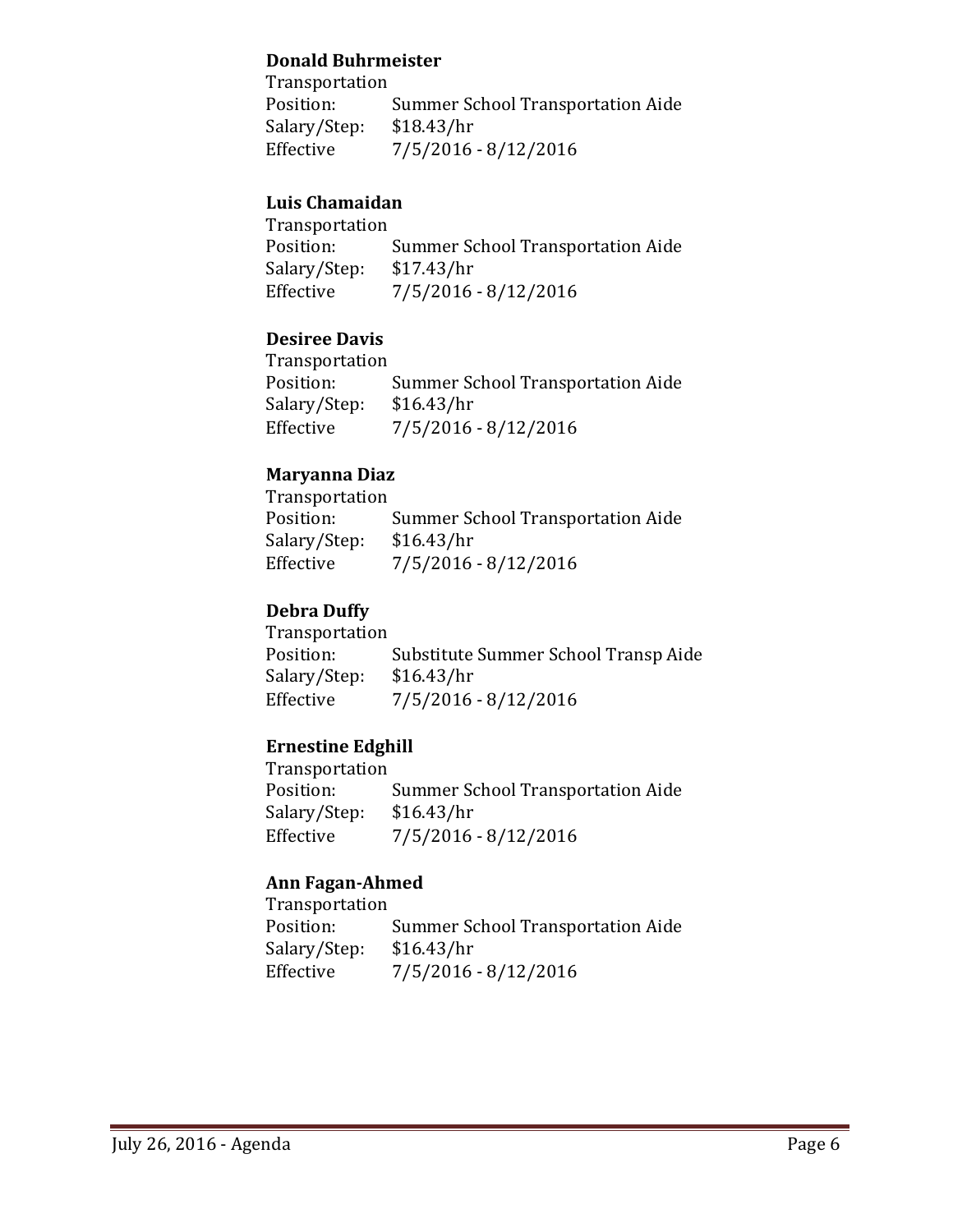# **Josephine Gambale**

Transportation Summer School Transportation Aide<br>\$18.43/hr Salary/Step:<br>Effective  $7/5/2016 - 8/12/2016$ 

# **Anne Gisbert**

Transportation Summer School Transportation Aide<br>\$18.43/hr Salary/Step:<br>Effective  $7/5/2016 - 8/12/2016$ 

# **Susan Grabhorn**

Transportation<br>Position: Summer School Transportation Aide<br>\$18.43/hr Salary/Step:<br>Effective  $7/5/2016 - 8/12/2016$ 

# **Brendan Hornik**

| Transportation                           |
|------------------------------------------|
| <b>Summer School Transportation Aide</b> |
| \$16.43/hr                               |
| 7/5/2016 - 8/12/2016                     |
|                                          |

# **Leyda Juergensen**

| <b>Transportation</b> |                                          |
|-----------------------|------------------------------------------|
| Position:             | <b>Summer School Transportation Aide</b> |
| Salary/Step:          | \$18.43/hr                               |
| Effective             | $7/5/2016 - 8/12/2016$                   |

# **Elaine Justic**

Transportation Summer School Transportation Aide<br>\$18.43/hr Salary/Step:<br>Effective  $7/5/2016 - 8/12/2016$ 

# **Nancy Liston**

Transportation<br>Position: Summer School Transportation Aide<br>\$20.22/hr Salary/Step:<br>Effective  $7/5/2016 - 8/12/2016$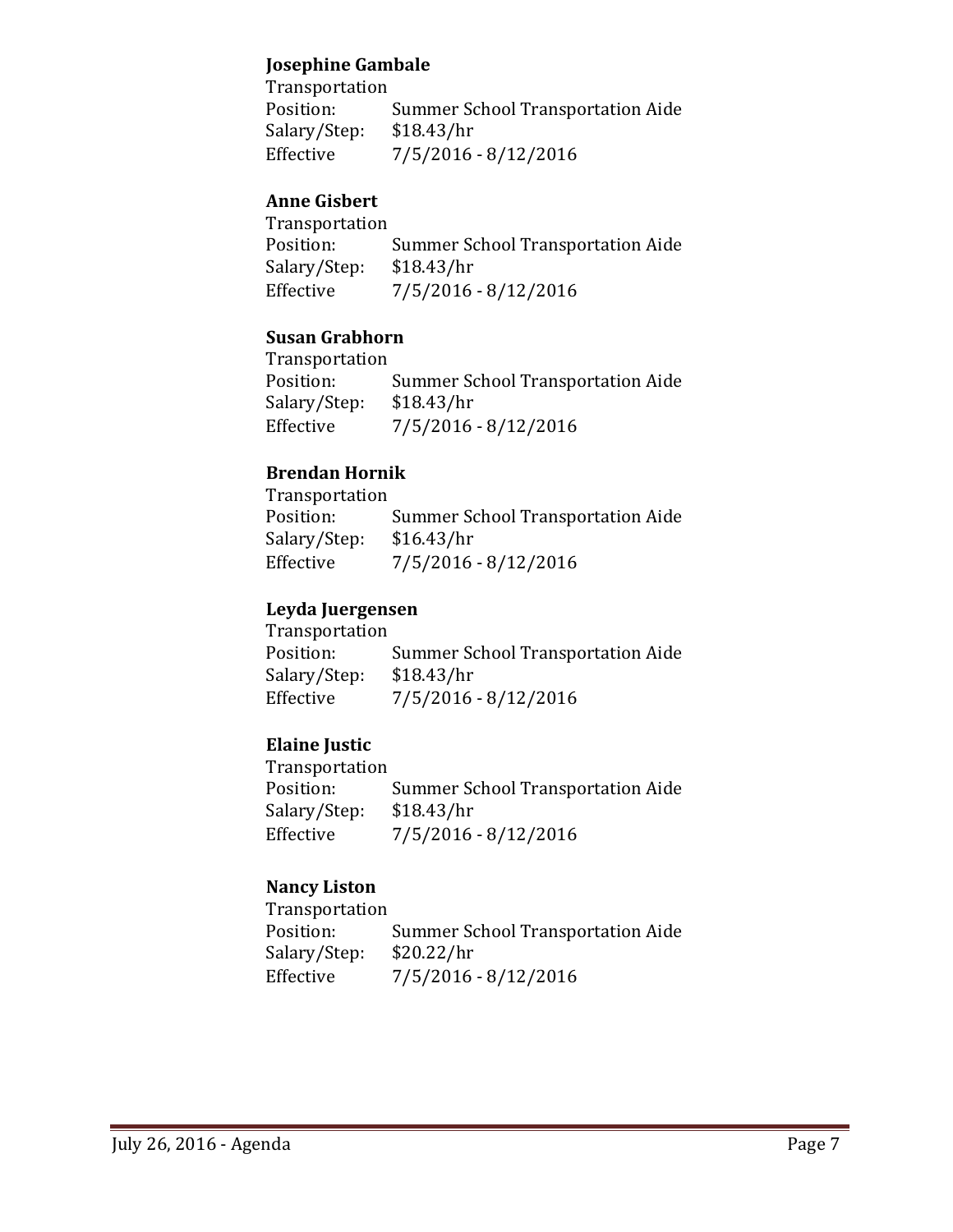# **Clare Merkle**

Transportation<br>Position: Summer School Transportation Aide<br>\$18.43/hr Salary/Step:<br>Effective  $7/5/2016 - 8/12/2016$ 

# **Tammie Negri**

Transportation<br>Position: Summer School Transportation Aide<br>\$18.43/hr Salary/Step:<br>Effective  $7/5/2016 - 8/12/2016$ 

# **Barbara O'Sullivan**

Transportation Substitute Summer School Transp Aide<br>\$9.00/hr Salary/Step:<br>Effective  $7/5/2016 - 8/12/2016$ 

# **Diane Papeo**

Transportation Summer School Transportation Aide<br>\$18.43/hr Salary/Step:<br>Effective  $7/5/2016 - 8/12/2016$ 

# **Denise Piccininni**

Transportation Summer School Transportation Aide<br>\$16.43/hr Salary/Step:<br>Effective  $7/5/2016 - 8/12/2016$ 

#### **Charlene Rainone**

Transportation Summer School Transportation Aide<br>\$16.43/hr Salary/Step: Effective 7/5/2016 - 8/12/2016

### **Pearl Rogers**

Transportation Summer School Transportation Aide<br>\$18.43/hr Salary/Step:<br>Effective  $7/5/2016 - 8/12/2016$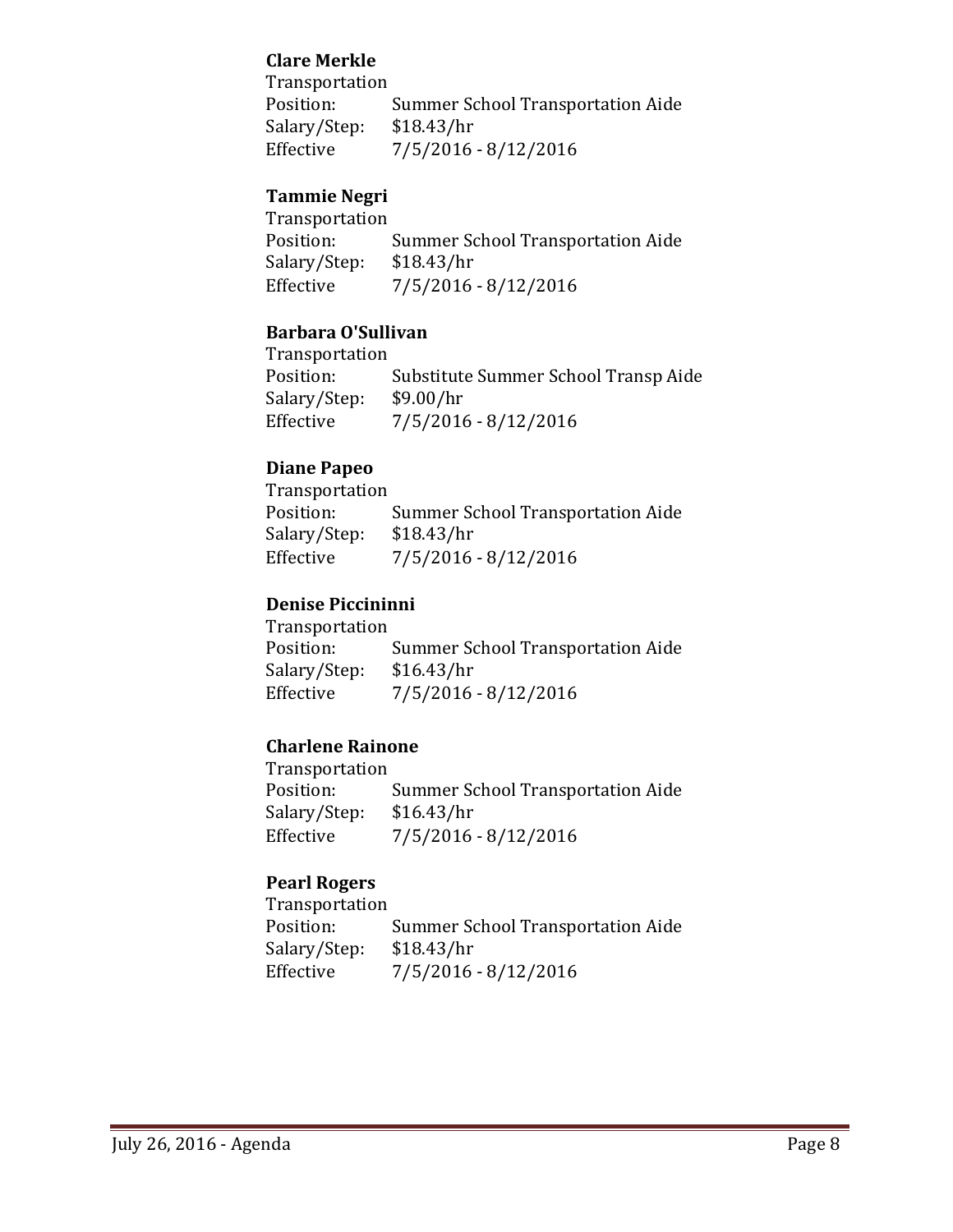# **Melissa Russo**

Transportation<br>Position: Summer School Transportation Aide<br>\$16.43/hr Salary/Step:<br>Effective  $7/5/2016 - 8/12/2016$ 

# **Renee Russo**

Transportation Summer School Transportation Aide<br>\$17.43/hr Salary/Step:<br>Effective  $7/5/2016 - 8/12/2016$ 

# **Jonathan Severino**

Transportation Summer School Transportation Aide<br>\$16.43/hr Salary/Step:<br>Effective  $7/5/2016 - 8/12/2016$ 

#### **Kim Shea**

Transportation Summer School Transportation Aide<br>\$20.22/hr Salary/Step:<br>Effective  $7/5/2016 - 8/12/2016$ 

# **Deborah Siford**

Transportation Summer School Transportation Aide<br>\$18.43/hr Salary/Step:<br>Effective  $7/5/2016 - 8/12/2016$ 

# **SCHEDULE -- TRN --TRANSFERS (Non-Instructional)**

#### **Richard Ledbetter**

John F Kennedy Intermediate School<br>Position: Custodian (day) Position: Custodian (day)<br>Salary/Step: \$47, Salary/Step: \$47,338 Step 2<br>Effective 7/1/2016  $7/1/2016$ Note: Correction from original night to split shift (day) as well as Transfer from Split Shift at Memorial to Split Shift at JFK

# **Richard Mongelli**

Memorial<br>Position: Position: Custodian<br>Salary/Step: \$60,071 Step 18 Effective 7/1/2016 Transfer from Night Custodian at JFK to Split Shift Custodian at Memorial School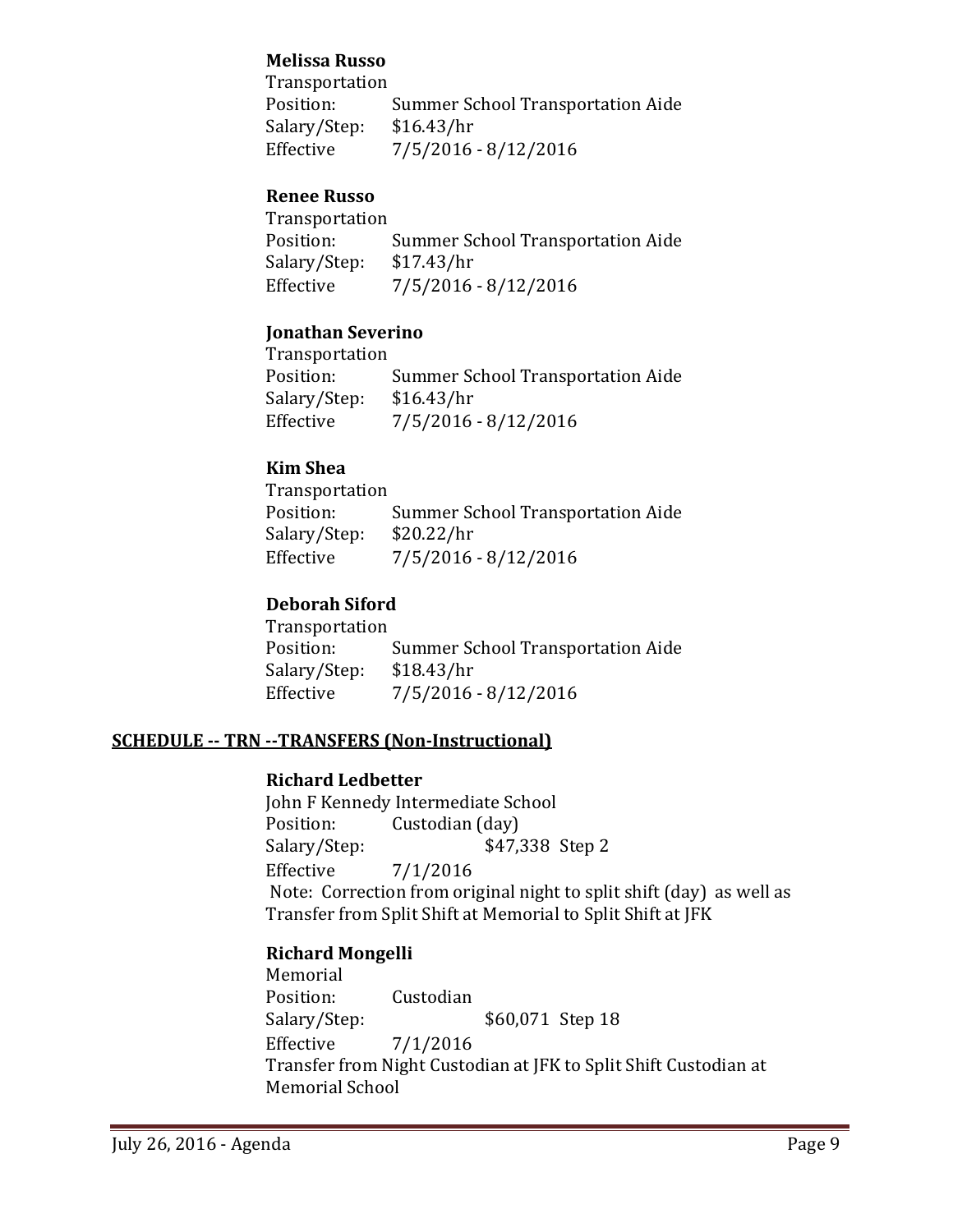# **INSTRUCTIONAL**

#### **SCHEDULE -- L --PART-TIME APPOINTMENTS (Instructional)**

#### **Stefano Cori**

Deer Park High School Position: .3 Technology Teacher Salary/Step: \$56,285 BA/Step 1<br>Effective 9/1/2016 - 6/30/2017  $9/1/2016 - 6/30/2017$ Salary prorated at \$16,885.50

#### **Katlyn McGrann**

Robert Frost Middle School<br>Position: 4 ELA Teac Position: .4 ELA Teacher<br>Salary/Step: \$61 \$61,524 MA/Step 1 Effective 9/1/2016 - 6/30/2017 Salary prorated at \$24,609.60

#### **SCHEDULE -- N --PROBATIONARY TEACHER (Instructional)**

# **Alannah Boccard**

May Moore School<br>Position: Pro Position: Probationary Special Education Teacher<br>Salary/Step: \$61,524 MA/Step 1 \$61,524 MA/Step 1 Effective 9/1/2016 - 8/31/2019 CHANGE OF TENURE DATE due to Prior Tenure

#### **Kevin Dlugniski**

Robert Frost Middle School<br>Position: Probationar Position: Probationary ENL Teacher<br>Salary/Step: \$61,524 Step 1 Salary/Step: \$61,524 Step 1<br>Effective 9/1/2016 - 8/31/2020 Effective 9/1/2016 - 8/31/2020

#### **Daniel Franco**

May Moore School<br>Position: Pro Probationary Special Education Teacher Salary/Step:<br>Effective Effective 9/1/2016 - 8/31/2019 CHANGE of Probationary Period due to Prior Tenure

#### **Luisa Moynihan**

John F Kennedy Intermediate School<br>Position: Probationary Elemen Position: Probationary Elementary Teacher<br>Salary/Step: \$61,524 MA/Step 1 \$61,524 MA/Step 1 Effective 9/1/2016 - 8/31/2020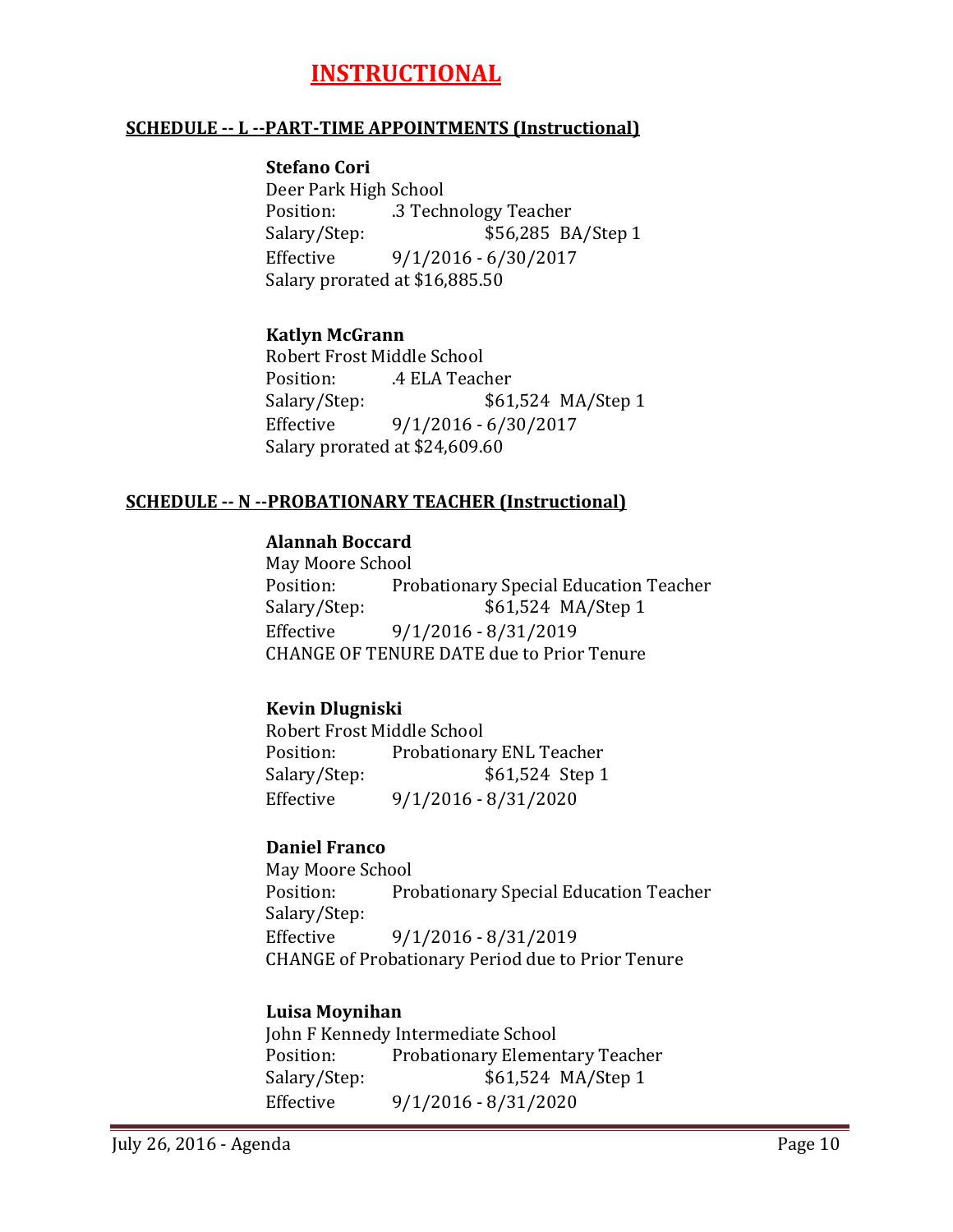# **SCHEDULE -- NAS --ADMINSTRATIVE / SUPERVISORY APPOINTMENTS (Instructional)**

# **Christine Criscione** District Office District Administrator of Secondary Curriculum & Instruction \$143,872 Salary/Step:<br>Effective  $7/1/2016 - 6/30/2020$

\*Except to the extent required by the applicable provisions of Education Law 2509, 2573, 3212 and 3014, in order to be granted tenure the classroom teacher or building administrator shall have received composite or overall annual professional performance review ratings pursuant to Education Law 3012-c and/or 3012-d of either effective or highly effective in at least three (3) of the four (4) preceding years and if the classroom teacher or administrator receives an ineffective composite or overall rating in the final year of the probationary period he or she shall not be eligible for tenure at that time.

#### **SCHEDULE -- NPS --PER DIEM SUBSTITUTES (Instructional)**

#### **Robert Holohan**

District Wide Position: Per-Diem Substitute Teacher/T.A.<br>Salary/Step: \$110/70 day Salary/Step: \$110/70 day<br>Effective 9/1/2016 9/1/2016 Certification: Physical Education

#### **Mia LaFata**

District Wide Position: Per-Diem Substitute Teacher/T.A.<br>Salary/Step: \$110/70 day Salary/Step: \$110/70 day<br>Effective 9/1/2016 9/1/2016 Certification: Math 7-12

#### **SCHEDULE -- NS --PERMANENT SUBSTITUTES (Instructional)**

#### **Scott Anderson**

Robert Frost Middle School<br>Position: Permanent: Permanent Substitute Teacher<br>\$125/day Salary/Step: Effective 10/1/2016 - 5/31/2017

#### **Dana Aprile**

Robert Frost Middle School<br>Position: Permanent! Permanent Substitute Teacher<br>\$125/day Salary/Step: Effective 10/1/2016 - 5/31/2017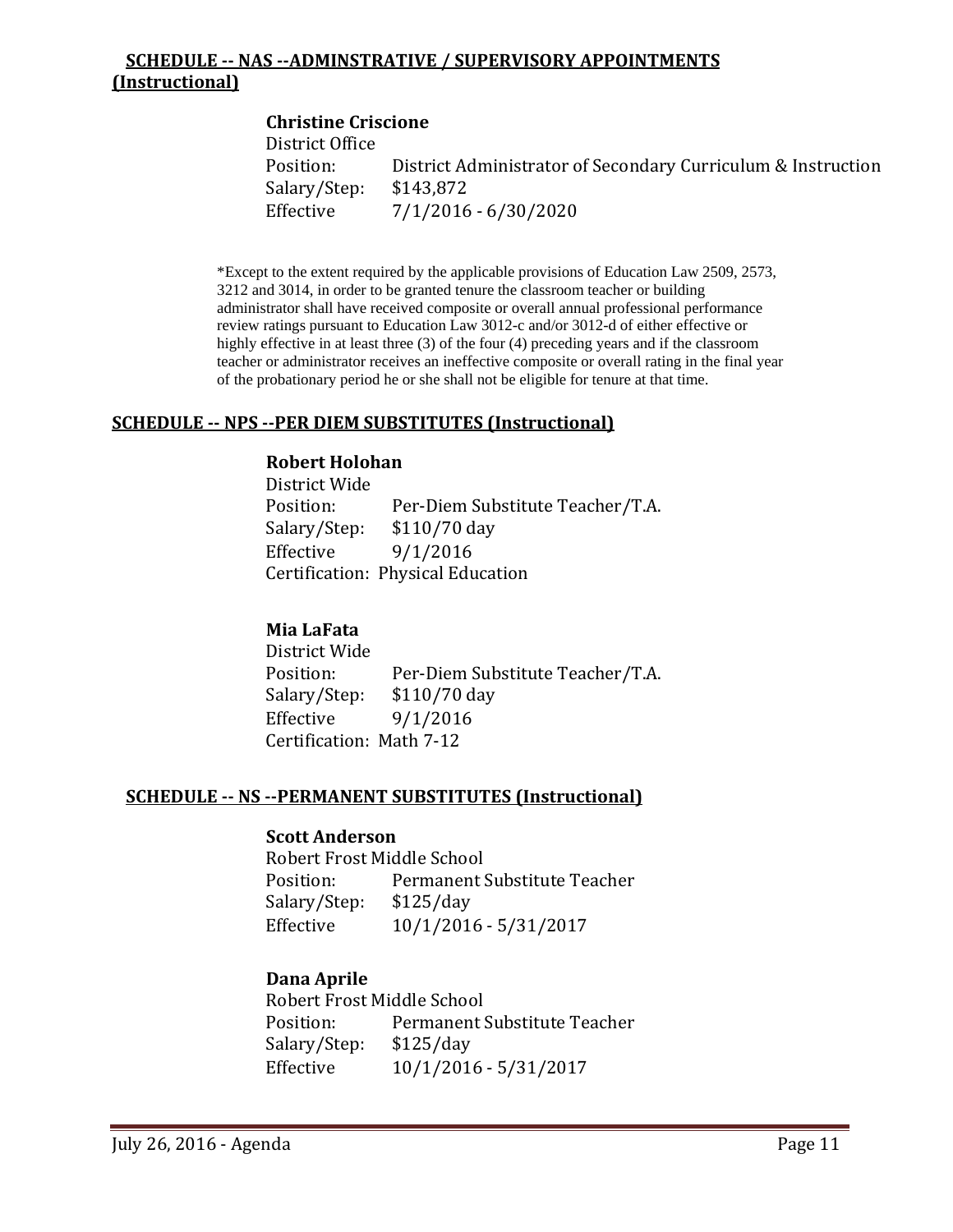#### **Audrey Barrett**

John F Kennedy Intermediate School<br>Position: Permanent Substitute Permanent Substitute Teacher<br>\$125/day Salary/Step:<br>Effective Effective 10/1/2016 - 5/31/2017

# **Stefano Cori**

Deer Park High School<br>Position: 7 Perm .7 Permanent Substitute Teacher<br>\$125/day Salary/Step:<br>Effective Effective 9/1/2016 - 6/30/2017 Salary prorated at \$87.50/day

# **Melissa Frischeisen**

May Moore School<br>Position: Per Permanent Substitute Teacher<br>\$125/day Salary/Step:<br>Effective Effective 10/1/2016 - 5/31/2017

#### **Carolann Gaona**

John F Kennedy Intermediate School<br>Position: Permanent Substitute Permanent Substitute Teacher<br>\$125/day Salary/Step: Effective 10/1/2016 - 5/31/2017

#### **Victoria Gloe**

John Quincy Adams School<br>Position: Permanent Permanent Substitute Teacher<br>\$125/day Salary/Step:<br>Effective Effective 10/1/2016 - 5/31/2017

#### **Robert Holohan**

Robert Frost Middle School<br>Position: Permanent! Permanent Substitute Teacher<br>\$125/day Salary/Step:<br>Effective Effective 10/1/2016 - 5/31/2017

#### **Kristine Knapp**

Robert Frost Middle School<br>Position: Permanent S Permanent Substitute Teacher<br>\$125/day Salary/Step:<br>Effective Effective 10/1/2016 - 5/31/2017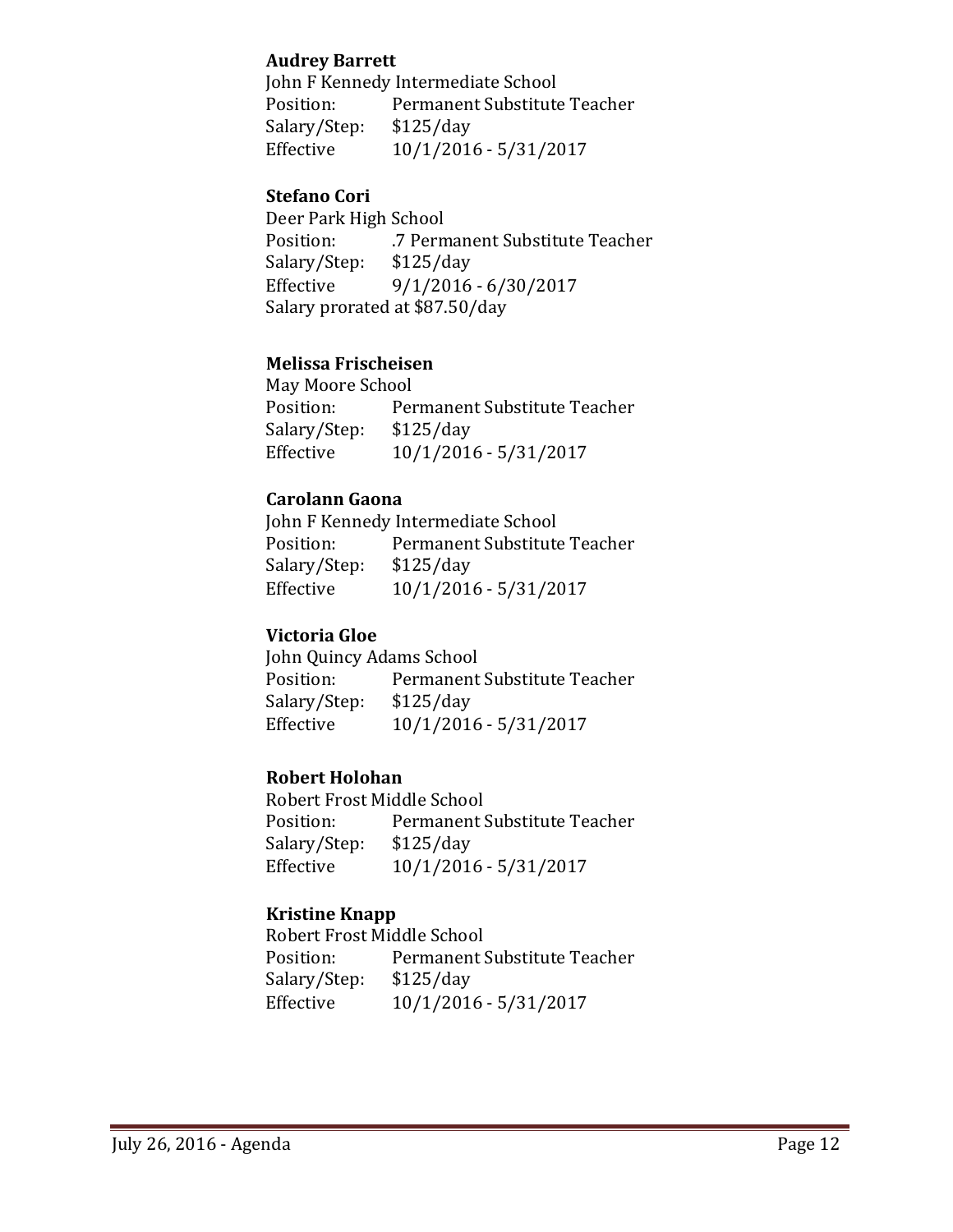### **Mia LaFata**

Robert Frost Middle School<br>Position: Permanent ! Permanent Substitute Teacher<br>\$125/day Salary/Step:<br>Effective Effective 10/1/2016 - 5/31/2017

#### **Vincent Loscalzo**

John F Kennedy Intermediate School<br>Position: Permanent Substitute Permanent Substitute Teacher<br>\$125/day Salary/Step:<br>Effective Effective 10/1/2016 - 5/31/2017

#### **Brynn Maxwell**

May Moore School<br>Position: Per Permanent Substitute Teacher<br>\$125/day Salary/Step:<br>Effective Effective 10/1/2016 - 5/31/2017

#### **Katlyn McGrann**

Robert Frost Middle School .6 Permanent Substitute Teacher<br>\$125/day Salary/Step:<br>Effective  $9/1/2016 - 6/30/2017$ Salary prorated at \$75/day

#### **Roseanna Napolitano**

John Quincy Adams School<br>Position: Permanent Permanent Substitute Teacher<br>\$125/day Salary/Step:<br>Effective Effective 10/1/2016 - 5/31/2017

#### **Alyssa Pisani**

May Moore School<br>Position: Per Permanent Substitute Teacher<br>\$125/day Salary/Step:<br>Effective Effective 10/1/2016 - 5/31/2017

#### **Marie Racano**

Robert Frost Middle School<br>Position: Permanent! Permanent Substitute Teacher<br>\$125/day Salary/Step:<br>Effective Effective 10/1/2016 - 5/31/2017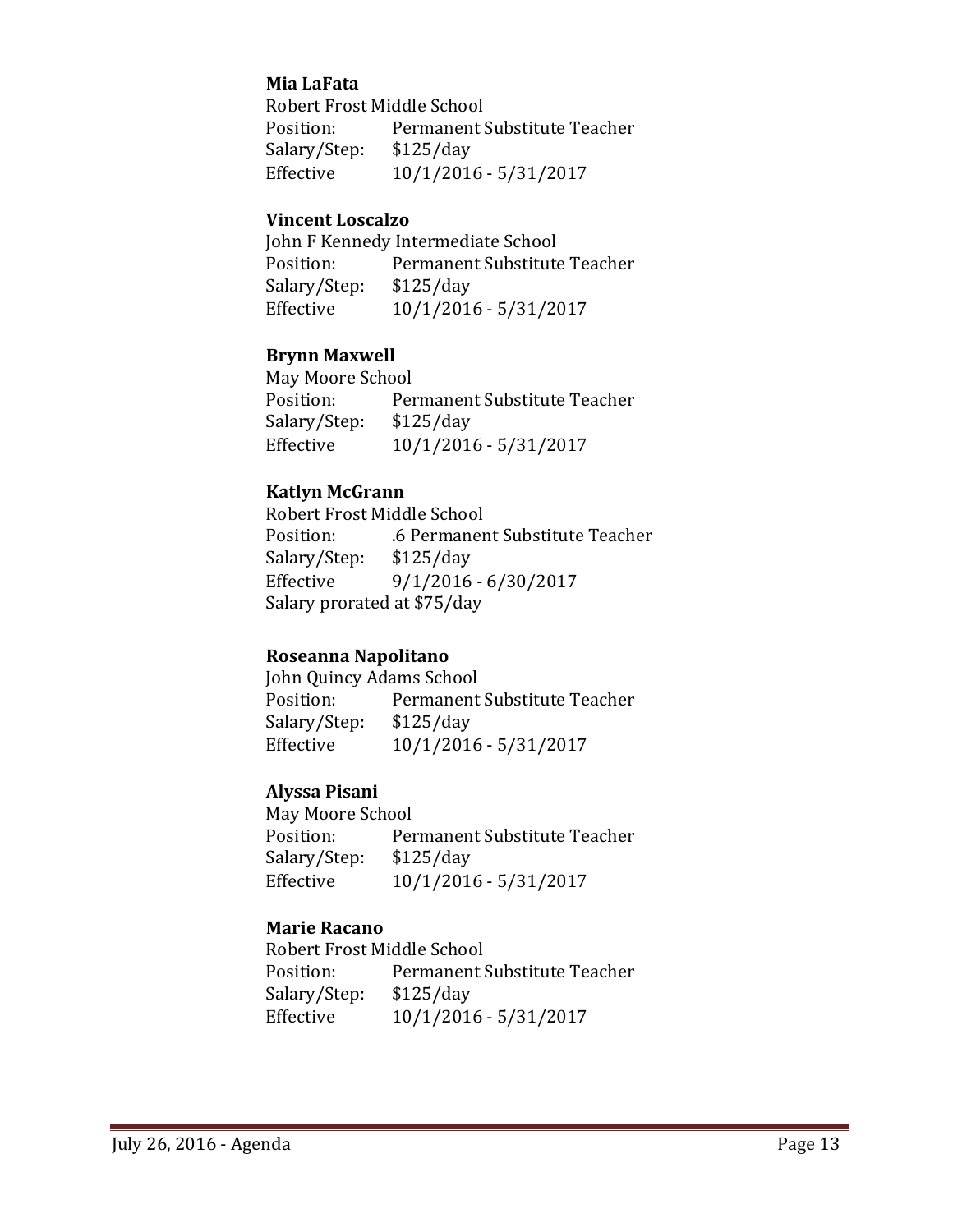### **Nina Ragone**

John F Kennedy Intermediate School<br>Position: Permanent Substitute Permanent Substitute Teacher<br>\$125/day Salary/Step:<br>Effective Effective 10/1/2016 - 5/31/2017

#### **Tyler Ray**

Robert Frost Middle School<br>Position: Permanent! Permanent Substitute Teacher<br>\$125/day Salary/Step:<br>Effective Effective 10/1/2016 - 5/31/2017

#### **Danielle Renna**

Robert Frost Middle School<br>Position: Permanent! Permanent Substitute Teacher<br>\$125/day Salary/Step:<br>Effective Effective 10/1/2016 - 5/31/2017

# **Kathy Ugalde**

Robert Frost Middle School<br>Position: Permanent ! Permanent Substitute Teacher<br>\$125/day Salary/Step: Effective 10/1/2016 - 5/31/2017

#### **Mary Kate Vaughan**

John Quincy Adams School Permanent Substitute Teacher<br>\$125/day Salary/Step:<br>Effective Effective 10/1/2016 - 5/31/2017

#### **Karyn Wrobel**

May Moore School<br>Position: Per Permanent Substitute Teacher<br>\$125/day Salary/Step: Effective 10/1/2016 - 5/31/2017

# **SCHEDULE -- O --RESIGNATIONS / RETIREMENTS / REMOVALS / TERMINATIONS (Instructional)**

#### **John Beleckas**

Deer Park High School<br>Position: Special Special Education Teacher Salary/Step: Effective 8/13/2016 Resignation. No outstanding obligation to the district.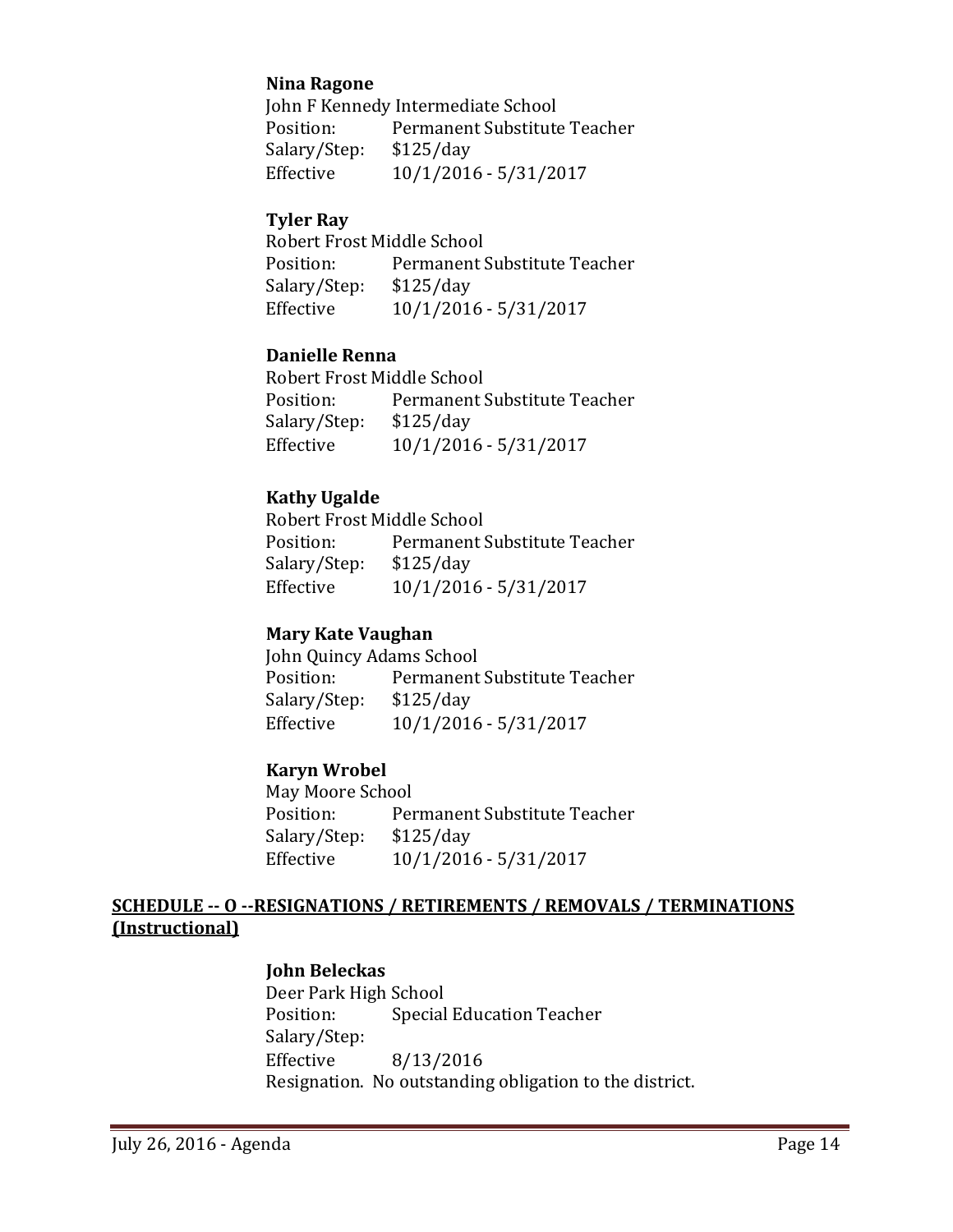### **Christine Criscione**

John Quincy Adams School Principal Salary/Step:<br>Effective  $6/30/2016$ Resignation to accept the position of District Administrator

# **Jillian Hauck**

District Wide Per-Diem Substitute Teacher/T.A. Salary/Step:  $7/7/2016$ Resignation. No outstanding obligation to the district.

# **John Minall**

District Wide Per-Diem Substitute Teacher/T.A. Salary/Step:<br>Effective Effective 7/7/2016 Resignation. No outstanding obligation to the district.

# **Kaitlyn Sullivan**

Robert Frost Middle School RF Asst Swim Coach Salary/Step:<br>Effective Effective 7/12/2016 Resignation. No outstanding obligation to the district.

# **Kaitlyn Sullivan**

Deer Park High School<br>Position: Permai Permanent Substitute Teacher/Per-Diem Sub/T.A. Salary/Step:<br>Effective Effective 7/12/2016 Resignation. No outstanding obligation to the district.

# **Kaitlyn Sullivan**

Deer Park High School<br>Position: Varsity Varsity Girls Asst Swim Coach Salary/Step:<br>Effective Effective 7/12/2016 Resignation. No outstanding obligation to the district.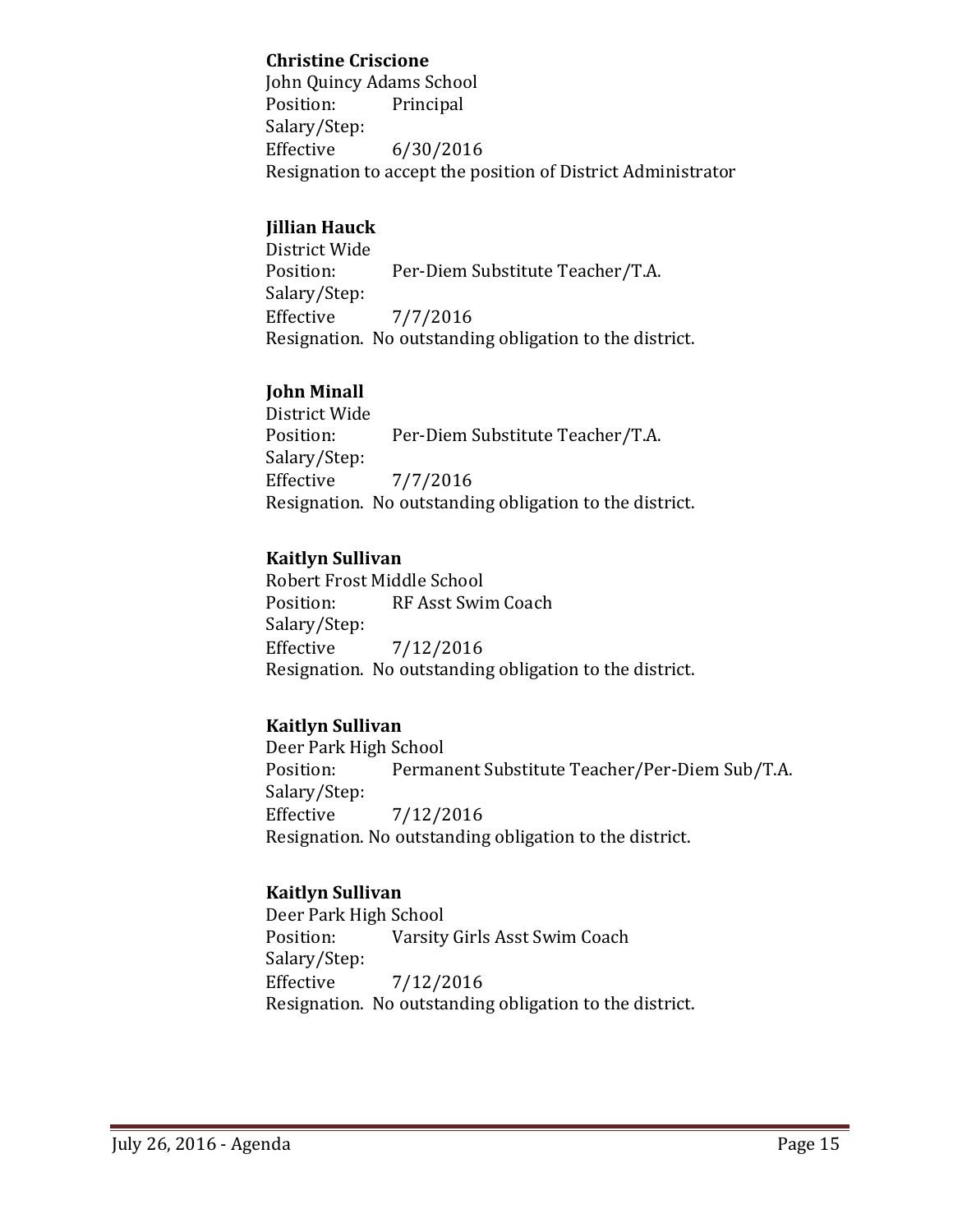#### **Christine Widor**

District Wide Per- Diem Substitute Teacher/T.A. Salary/Step:<br>Effective Effective 7/10/2016 Resignation. No outstanding obligation to the district.

#### **SCHEDULE -- Q --LEAVES OF ABSENCE (Instructional)**

#### **Susan Bonner**

John F Kennedy Intermediate School<br>Position: Principal Principal Salary/Step:<br>Effective Effective 4/28/2016 - 7/17/2016 Change of Dates for Paid Medical LOA (FMLA)

# **Jodi Simet**

John F Kennedy Intermediate School<br>Position: Flementary Teacher **Elementary Teacher** Salary/Step: Effective 9/1/2016 - 1/27/2017 Unpaid Child Rearing Leave

#### **SCHEDULE -- TR --TRANSFERS (Instructional)**

#### **Laurie Johnson**

Robert Frost Middle School<br>Position: Teaching As **Teaching Assistant** Salary/Step: Effective 9/1/2016 - 6/30/2017 Transfer from HS to RF due to building and student needs

# **Cynthia Kercy**

John Quincy Adams School<br>Position: Teaching A **Teaching Assistant** Salary/Step:<br>Effective Effective 9/1/2016 - 6/30/2017 Transfer from RF to JQA due to building and student needs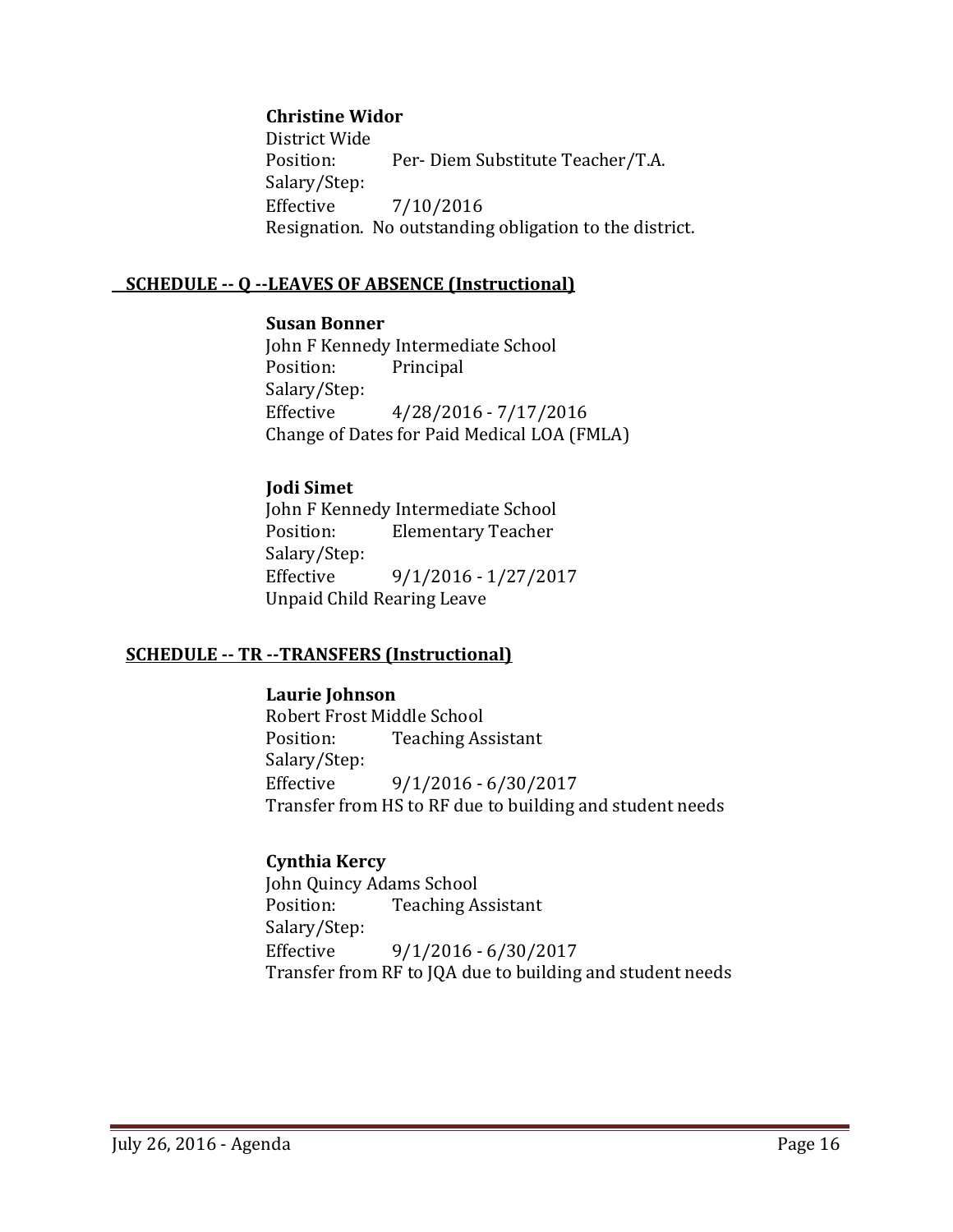### **Maria Reccardi**

Deer Park High School<br>Position: Teachii **Teaching Assistant** Salary/Step:<br>Effective  $9/1/2016 - 6/30/2017$ Transfer from RF to HS due to building and student needs

# **Maria Ryan**

Deer Park High School<br>Position: Teachii **Teaching Assistant** Salary/Step:  $9/1/2016 - 6/30/2017$ Transfer from RF to HS due to building and student needs

# **Christopher Schulman**

Deer Park High School<br>Position: Teachii **Teaching Assistant** Salary/Step: Effective 9/1/2016 - 6/30/2017 Transfer from RF to HS due to building and student needs

# **SCHEDULE -- TTPA --TEMPORARY ASSIGNMENT (Instructional)**

#### **Thomas Alcabes**

District Wide ABA Home Provider<br>\$50/hr Salary/Step: Effective 7/1/2016 - 6/30/2017

# **Thomas Brouillard**

Deer Park High School<br>Position: Varsity Position: Varsity Head Boys Cross Country Coach<br>Salary/Step: \$5,786.01 9 Units/Step Salary/Step: \$5,786.01 9 Units/Step 5+<br>Effective 8/22/2016 - 10/31/2016 Effective 8/22/2016 - 10/31/2016

# **Joyce Carmen**

District Wide ABA Home Provider<br>\$25/hr Salary/Step: Effective 7/1/2016 - 6/30/2017

# **Heather Ciurleo**

District Wide ABA Home Provider<br>\$50/hr Salary/Step:<br>Effective  $7/1/2016 - 6/30/2017$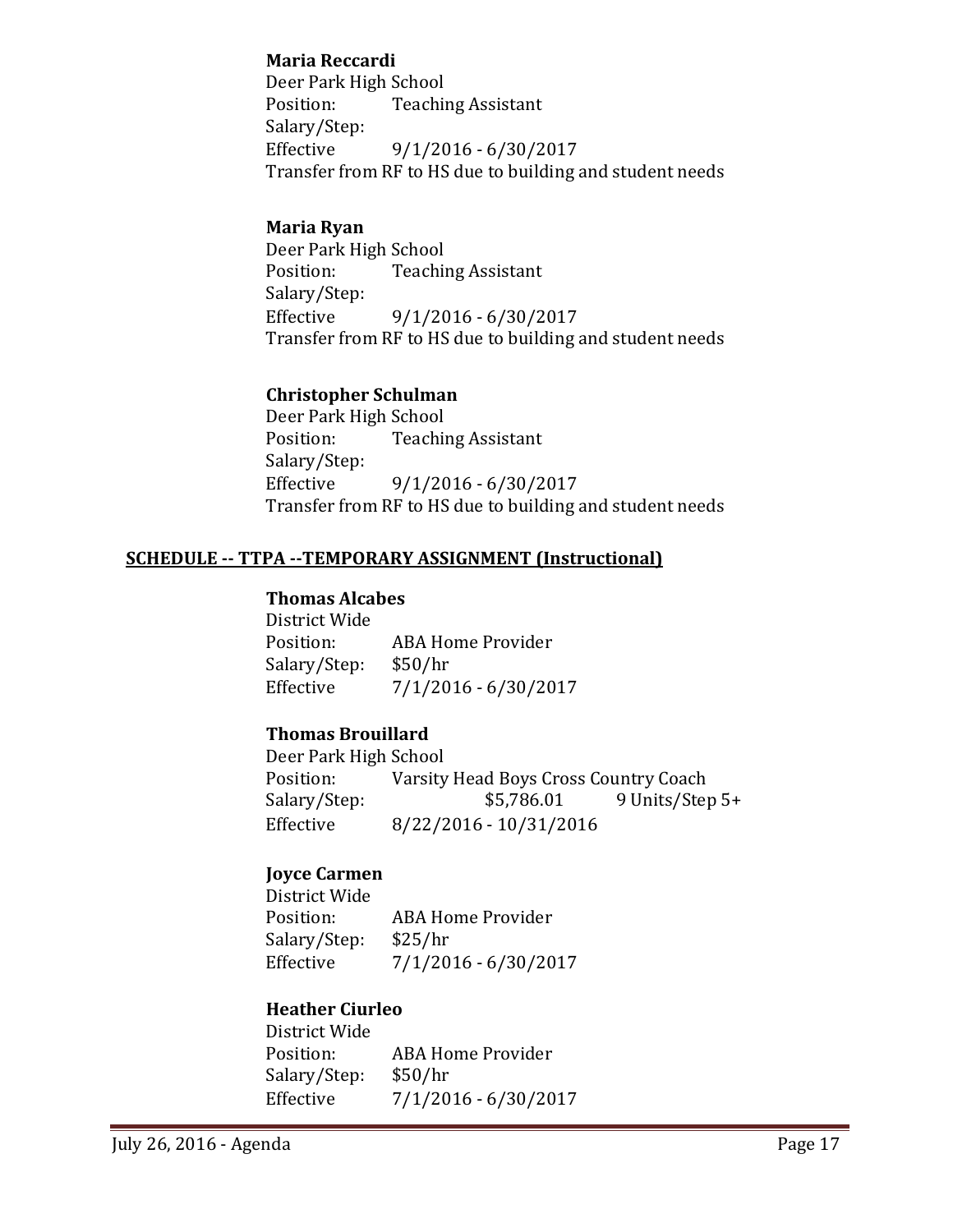#### **Kevin Cogan**

Robert Frost Middle School<br>Position: 7/8th Grade Position: 7/8th Grade Boys Soccer Coach<br>Salary/Step: \$4,500.23 7 U 7 Units/Step 5+ Effective 9/7/2016 - 10/31/2016

# **John Colford**

District Wide ABA Home Provider<br>\$50/hr Salary/Step:<br>Effective  $7/1/2016 - 6/30/2017$ 

#### **Peter Colletti**

Deer Park High School<br>Position: [V Head Position: JV Head Tennis Coach<br>Salary/Step: \$5,143.12 8 Units/Step 5+ Effective 8/22/2016 - 10/31/2016

#### **Jennifer Davidson**

Robert Frost Middle School<br>Position: 7/8th Grade Position: 7/8th Grade Cheerleading Coach<br>Salary/Step: \$2,478.65 5 Uni 5 Units/Step 1 Effective 9/7/2016 - 10/31/2016

#### **Lia Demyen**

Deer Park High School<br>Position: Varsity Position: Varsity Head Cheerleading Coach<br>Salary/Step: \$5,143.12 8 Unit 8 Units/Step 5+ Effective 8/22/2016 - 10/31/2016

#### **Nancy DePalo**

District Wide ABA Home Provider<br>\$50/hr Salary/Step:<br>Effective  $7/1/2016 - 6/30/2017$ 

#### **David Deprima**

District Wide ABA Home Provider<br>\$50/hr Salary/Step: Effective 7/1/2016 - 6/30/2017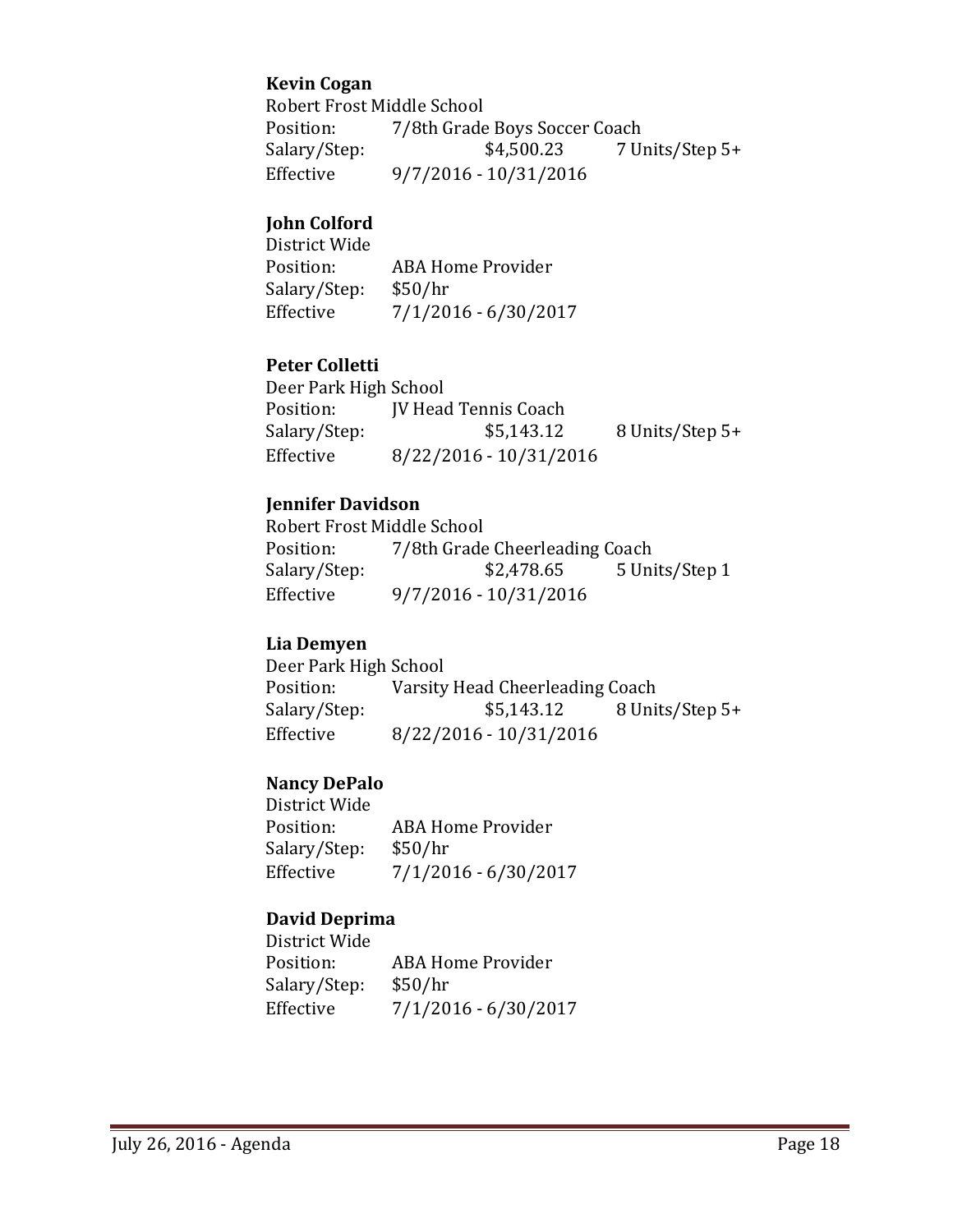### **David DePrima**

District Wide Position: Mentor<br>Salary/Step: \$1200/yr Salary/Step:<br>Effective Effective 9/1/2016 - 6/30/2017

#### **Daniel Ferguson**

Deer Park High School<br>Position: Varsity Position: Varsity Head Football Coach<br>Salary/Step: \$8,679.02 1 Salary/Step: \$8,679.02 13.5 Units/Step 5+<br>Effective 8/15/2016 - 10/31/2016 Effective 8/15/2016 - 10/31/2016

# **John Heeg**

District Wide Position: Mentor<br>Salary/Step: \$1200/yr Salary/Step:<br>Effective  $9/1/2016 - 6/30/2017$ 

# **Gail Heffernan**

| District Wide |                      |
|---------------|----------------------|
| Position:     | ABA Home Provider    |
| Salary/Step:  | \$25/hr              |
| Effective     | 7/1/2016 - 6/30/2017 |

# **Noemi Herles**

District Wide ABA Home Provider<br>\$25/hr Salary/Step:<br>Effective  $7/1/2016 - 6/30/2017$ 

#### **Daniel Higgins**

Deer Park High School<br>Position: Varsity Position: Varsity Head Volleyball Coach<br>Salary/Step: \$7,071.79 11 Salary/Step: \$7,071.79 11 Units/Step 5+<br>Effective 8/22/2016 - 10/31/2016 Effective 8/22/2016 - 10/31/2016

# **Adam Hovorka**

Deer Park High School<br>Position: Varsity Position: Varsity Asst Football Coach<br>Salary/Step: \$6,107.46 9.5 Units/Step 5+ Effective 8/15/2016 - 10/31/2016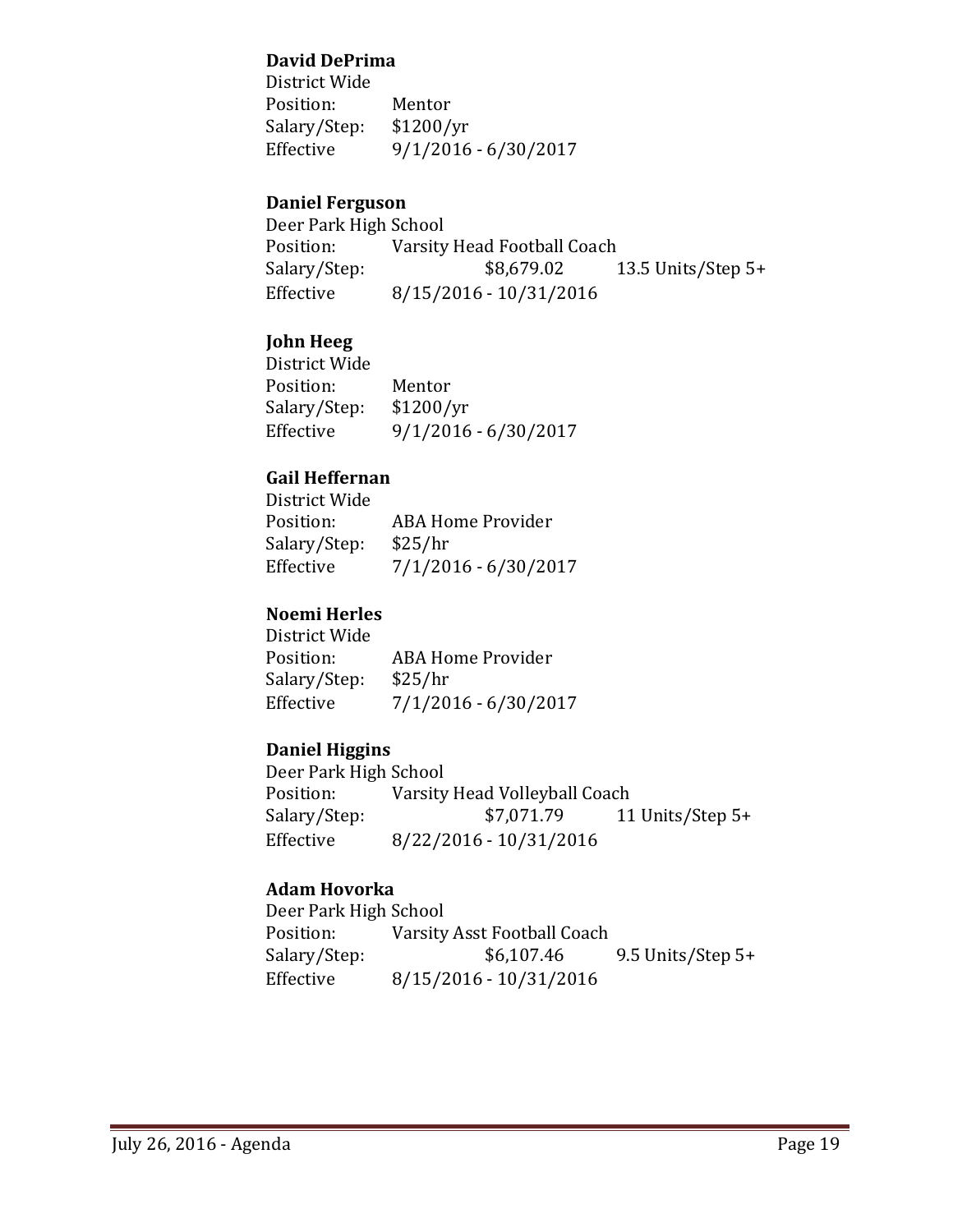### **Joseph Iglio**

Deer Park High School<br>Position: **IV Asst** Position: JV Asst Football Coach<br>Salary/Step: \$4,461.57 Salary/Step: \$4,461.57 9 Units/Step 2<br>Effective 8/15/2016 - 10/31/2016 Effective 8/15/2016 - 10/31/2016

#### **Kosi Ikwuazom**

District Wide ABA Home Provider<br>\$25/hr Salary/Step:<br>Effective  $7/1/2016 - 6/30/2017$ 

#### **Caryn Kaplan**

| Deer Park High School |                           |                    |  |
|-----------------------|---------------------------|--------------------|--|
| Position:             | Varsity Head Tennis Coach |                    |  |
| Salary/Step:          | \$7,071.79                | 11 Units/Step $5+$ |  |
| Effective             | 8/22/2016 - 10/31/2016    |                    |  |

### **Cynthia Kercy**

| District Wide |                      |
|---------------|----------------------|
| Position:     | ABA Home Provider    |
| Salary/Step:  | \$25/hr              |
| Effective     | 7/1/2016 - 6/30/2017 |
|               |                      |

#### **Joanne King**

District Wide ABA Home Provider<br>\$50/hr Salary/Step:<br>Effective  $7/1/2016 - 6/30/2017$ 

#### **Ian Kyranakis**

Deer Park High School<br>Position: Varsity Position: Varsity Head Girls Soccer Coach<br>Salary/Step: \$7,071.79 11 U 11 Units/Step 5+ Effective 8/22/2016 - 10/31/2016

# **Kevin Marner**

Robert Frost Middle School<br>Position: 7/8th Grade Position: 7/8th Grade Asst Football Coach<br>Salary/Step: \$5,464.57 8.5 U Salary/Step: \$5,464.57 8.5 Units/Step 5+<br>Effective 9/7/2016 - 10/31/2016 Effective 9/7/2016 - 10/31/2016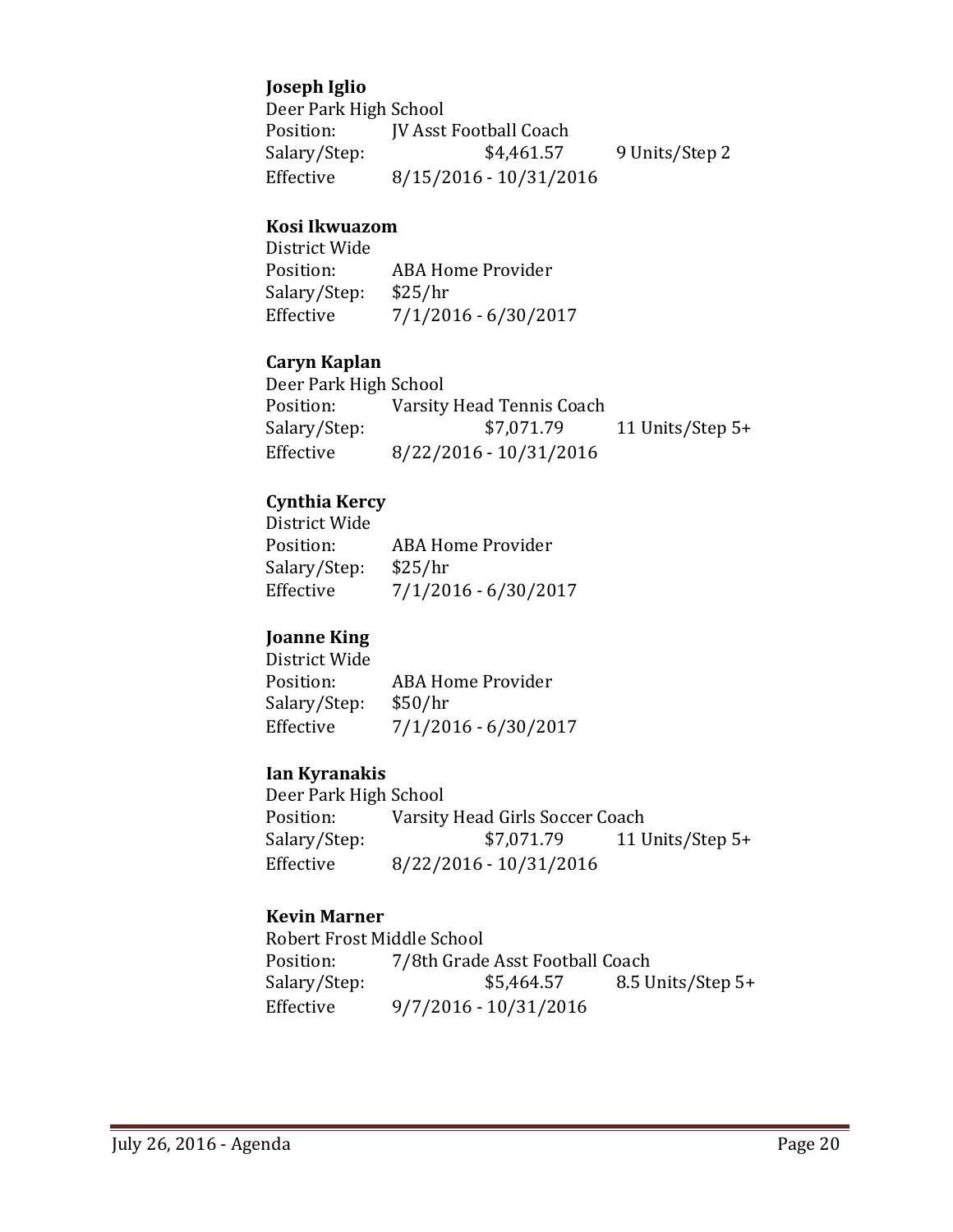#### **Frank Mastandrea**

District Wide ABA Home Provider<br>\$25/hr Salary/Step: Effective 7/1/2016 - 6/30/2017

#### **Michael McLaughlin**

Deer Park High School<br>Position: Varsity Position: Varsity Asst Boys Soccer Coach<br>Salary/Step: \$5,143.12 8 U Salary/Step: \$5,143.12 8 Units/Step 5+<br>Effective 8/22/2016 - 10/31/2016 Effective 8/22/2016 - 10/31/2016

#### **Greg Menig**

Deer Park High School<br>Position: Varsity Position: Varsity Asst Girls Soccer Coach<br>Salary/Step: \$5,143.12 8 U Salary/Step: \$5,143.12 8 Units/Step 5+<br>Effective 8/22/2016 - 10/31/2016 Effective 8/22/2016 - 10/31/2016

#### **Robin Mont**

District Wide ABA Home Provider<br>\$25/hr Salary/Step: Effective 7/1/2016 - 6/30/2017

#### **Matthew Moody**

Deer Park High School<br>Position: [V Head Position: JV Head Football Coach<br>Salary/Step: \$4,709.44 9.5 Units/Step 2 Effective 8/15/2016 - 10/31/2016

#### **Christine Murphy**

District Wide Position: Mentor<br>Salary/Step: \$1200/yr Salary/Step:<br>Effective  $9/1/2016 - 6/30/2017$ 

#### **Garret Noblett**

| Deer Park High School |                             |                     |
|-----------------------|-----------------------------|---------------------|
| Position:             | Varsity Asst Football Coach |                     |
| Salary/Step:          | \$6,107.46                  | 9.5 Units/Step $5+$ |
| Effective             | 8/15/2016 - 10/31/2016      |                     |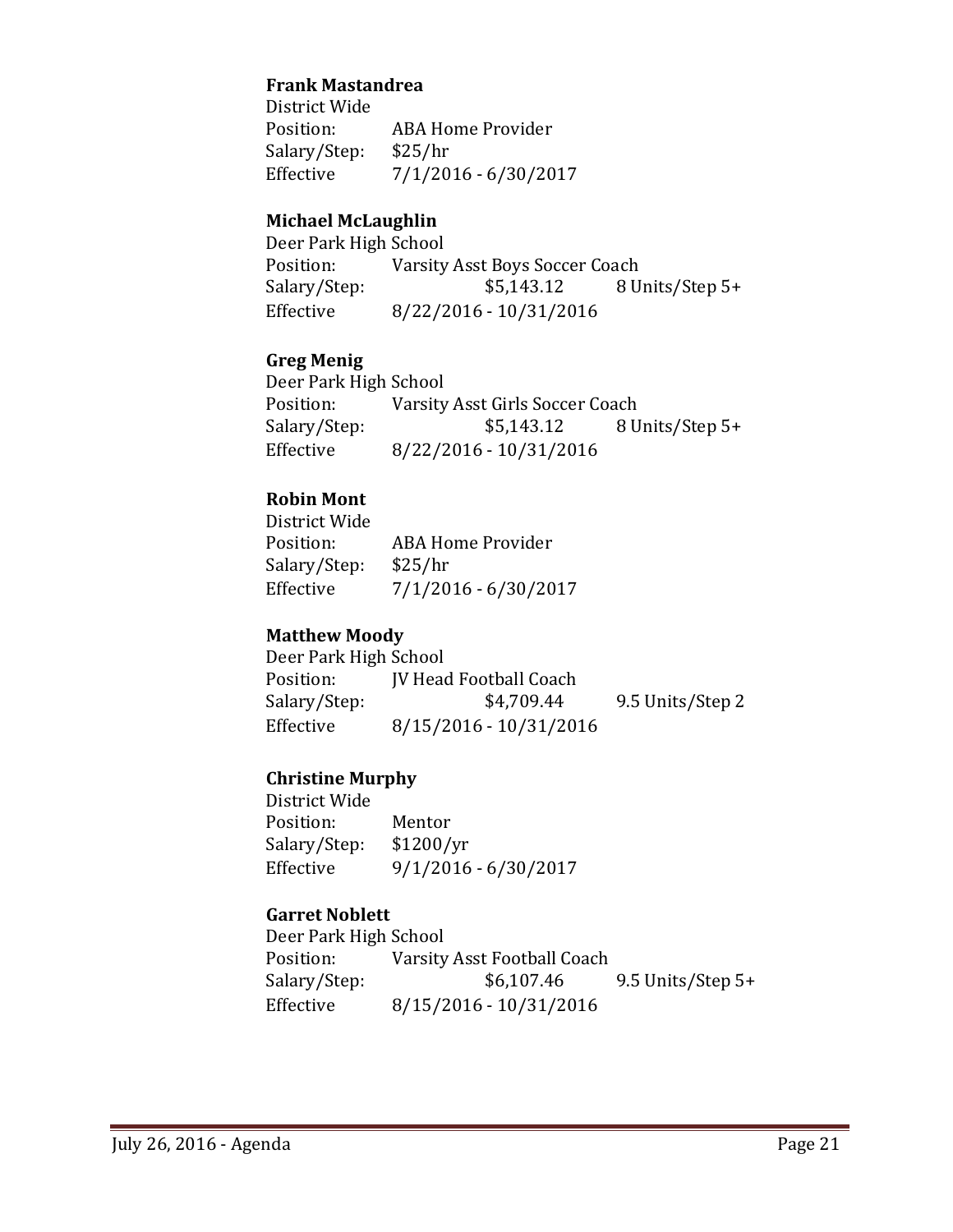# **Holly Petrone**

Deer Park High School<br>Position: Kicklin Position: Kickline Choreographer<br>Salary/Step: \$2,974.38 6 Units/Step 2 Effective 8/22/2016 - 10/31/2016

#### **James Petti**

Deer Park High School<br>Position: Varsity Position: Varsity Head Girls Cross Country Coach<br>Salary/Step: \$5,786.01 9 Units/Step 9 Units/Step 5+ Effective 8/22/2016 - 10/31/2016

### **Alyssa Pisani**

District Wide ABA Home Provider<br>\$50/hr Salary/Step:<br>Effective  $7/1/2016 - 6/30/2017$ 

#### **Kevin Quirk**

Robert Frost Middle School<br>Position: 7/8th Grade Position: 7/8th Grade Head Girls Soccer Coach<br>Salary/Step: \$4,500.23 7 Units/S 7 Units/Step 5+ Effective 9/7/2016 - 10/31/2016

#### **Maria Reccardi**

District Wide ABA Home Provider<br>\$25/hr Salary/Step: Effective 7/1/2016 - 6/30/2017

#### **Anthony Saccone**

Deer Park High School Position: JV Head Volleyball Coach<br>Salary/Step: \$5,464.57 8.5 Units/Step 5+ Effective 8/22/2016 - 10/31/2016

#### **Keri Schumacher**

Deer Park High School<br>Position: [V Head Position: JV Head Girls Soccer Coach<br>Salary/Step: \$5,143.12 8 Units/Step 5+ Effective 8/22/2016 - 10/31/2016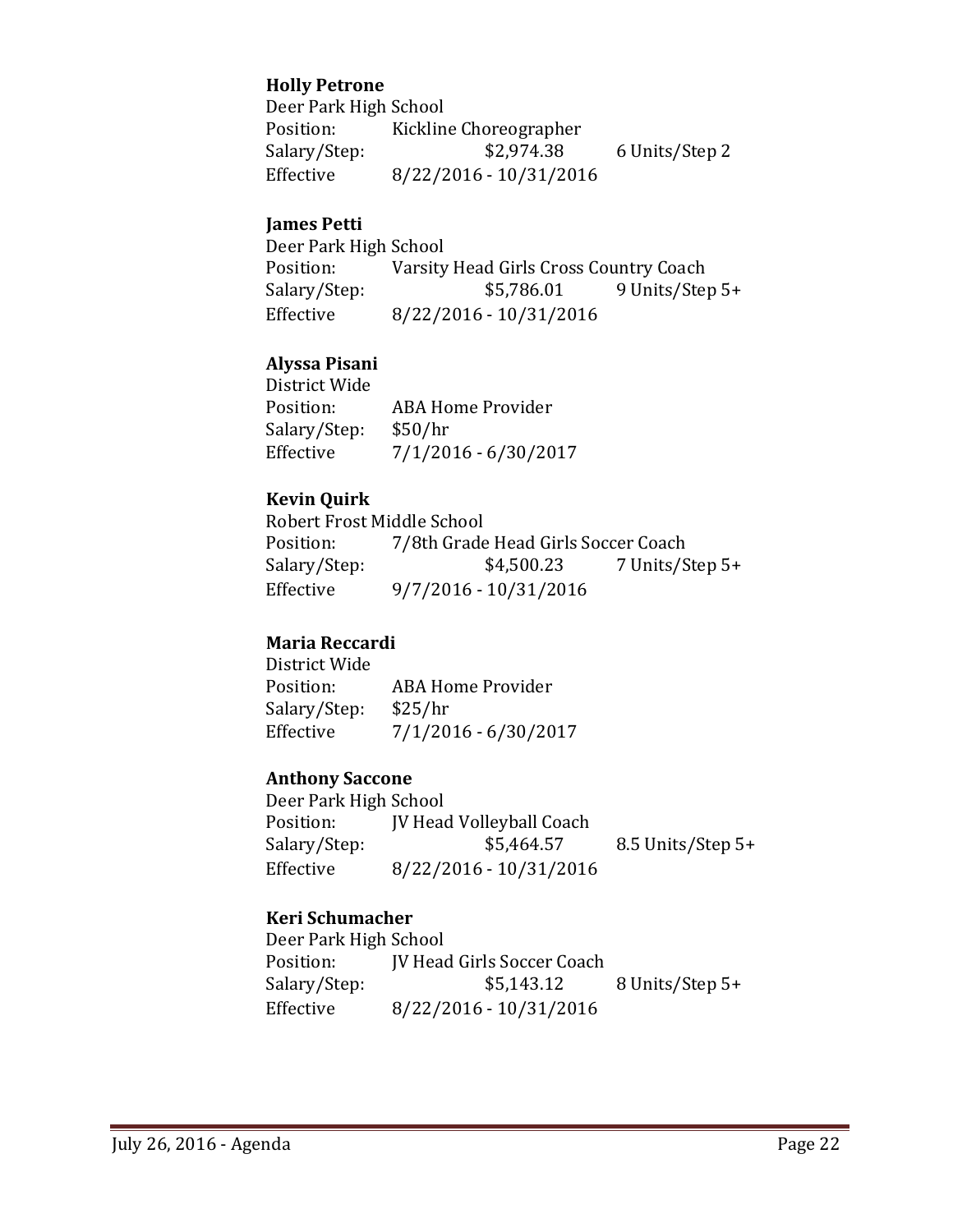# **Jeremy Smith**

District Wide ABA Home Provider<br>\$25/hr Salary/Step:<br>Effective  $7/1/2016 - 6/30/2017$ 

### **James Spampinato**

Deer Park High School<br>Position: Varsity Position: Varsity Head Boys Soccer Coach<br>Salary/Step: \$6,750.35 10.5 Salary/Step: \$6,750.35 10.5 Units/Step 5+<br>Effective 8/22/2016 - 10/31/2016 Effective 8/22/2016 - 10/31/2016

#### **Matthew Spataro**

Deer Park High School<br>Position: Assista Assistant Marching Band Director<br>\$3,000 Salary/Step: Effective 7/1/2016 - 6/30/2017

#### **Magdalena Stovickova**

Deer Park High School<br>Position: Varsity Position: Varsity Head Swimming Coach<br>Salary/Step: \$5,453.03 11 Salary/Step: \$5,453.03 11 Units/Step 3<br>Effective 8/22/2016 - 10/31/2016 Effective 8/22/2016 - 10/31/2016

#### **Kaitlyn Sullivan**

Deer Park High School Position: Varsity Asst Swimming Coach<br>Salary/Step: \$3,965.84 8 8 Units/Step 3 Effective 8/22/2016 - 10/31/2016

#### **Lori Sullivan**

District Wide ABA Home Provider<br>\$50/hr Salary/Step:<br>Effective  $7/1/2016 - 6/30/2017$ 

#### **Brian Tower**

Robert Frost Middle School<br>Position: 7/8th Grade Position: 7/8th Grade Head Football Coach<br>Salary/Step: \$5,786.01 9 Unit 9 Units/Step 5+ Effective 9/7/2016 - 10/31/2016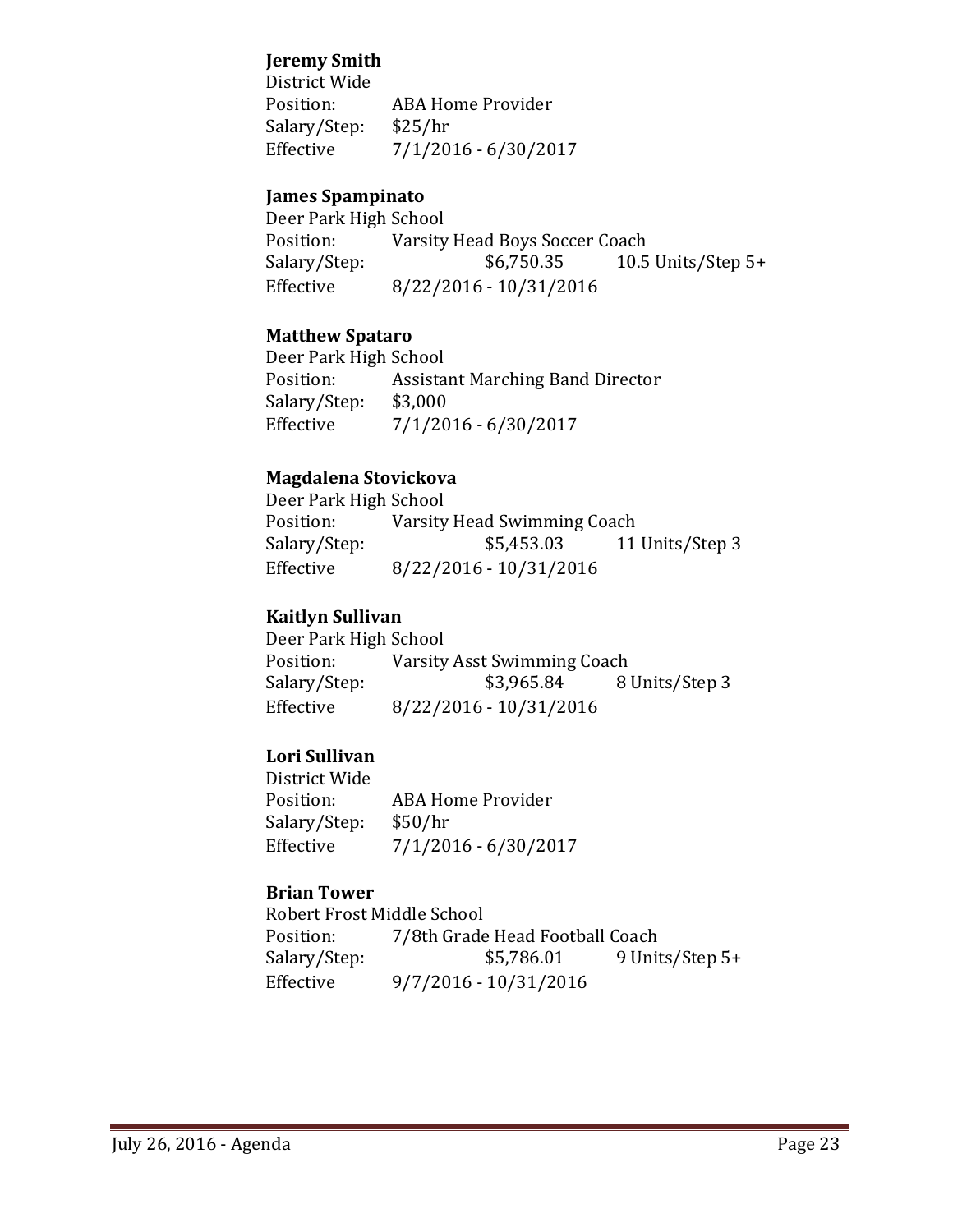# **Kerry Walsh**

Deer Park High School<br>Position: Global Position: Global History Regents Review Teacher<br>Salary/Step: \$68.44 per hour Salary/Step: \$68.44 per hour<br>Effective 8/10/2016 - 8/1  $8/10/2016 - 8/16/2016$ Total of 4 days

# **Kerry Walsh**

Deer Park High School<br>Position: Summe Summer Regents Review Teacher<br>\$68.44/hr Salary/Step:<br>Effective  $8/10/2016 - 8/16/2016$ Total of 4 days

# **Suzanne Wright**

| District Wide |                      |
|---------------|----------------------|
| Position:     | ABA Home Provider    |
| Salary/Step:  | \$25/hr              |
| Effective     | 7/1/2016 - 6/30/2017 |
|               |                      |

# **SCHEDULE 16/BP-778 – SCHEDULES OF BILLS PAYABLE**

| General*        | #53         | 6/30/2016 |
|-----------------|-------------|-----------|
| School Lunch*   | # 21        | 6/30/2016 |
| Federal*        | # 26        | 6/30/2016 |
| <b>WORKERS'</b> | Daily Check |           |
| COMP.*          | Register    | 6/17/2016 |
| <b>WORKERS'</b> | Daily Check |           |
| COMP.*          | Register    | 6/21/2016 |
| <b>WORKERS'</b> | Daily Check |           |
| COMP.*          | Register    | 6/24/2016 |
| <b>WORKERS'</b> | Daily Check |           |
| COMP.*          | Register    | 6/27/2016 |
| General         | # $3$       | 7/31/2016 |
| School Lunch    | #1          | 6/30/2016 |
| Federal         | #1          | 6/30/2016 |
| Capital         | #1          | 6/30/2016 |
| <b>WORKERS'</b> | Daily Check |           |
| COMP.           | Register    | 7/18/2016 |
| <b>WORKERS'</b> | Daily Check |           |
| COMP.           | Register    | 7/18/2016 |
| <b>WORKERS'</b> | Daily Check |           |
| COMP.           | Register    | 7/19/2016 |
| <b>WORKERS'</b> | Daily Check |           |
| COMP.           | Register    | 7/22/2016 |
|                 |             |           |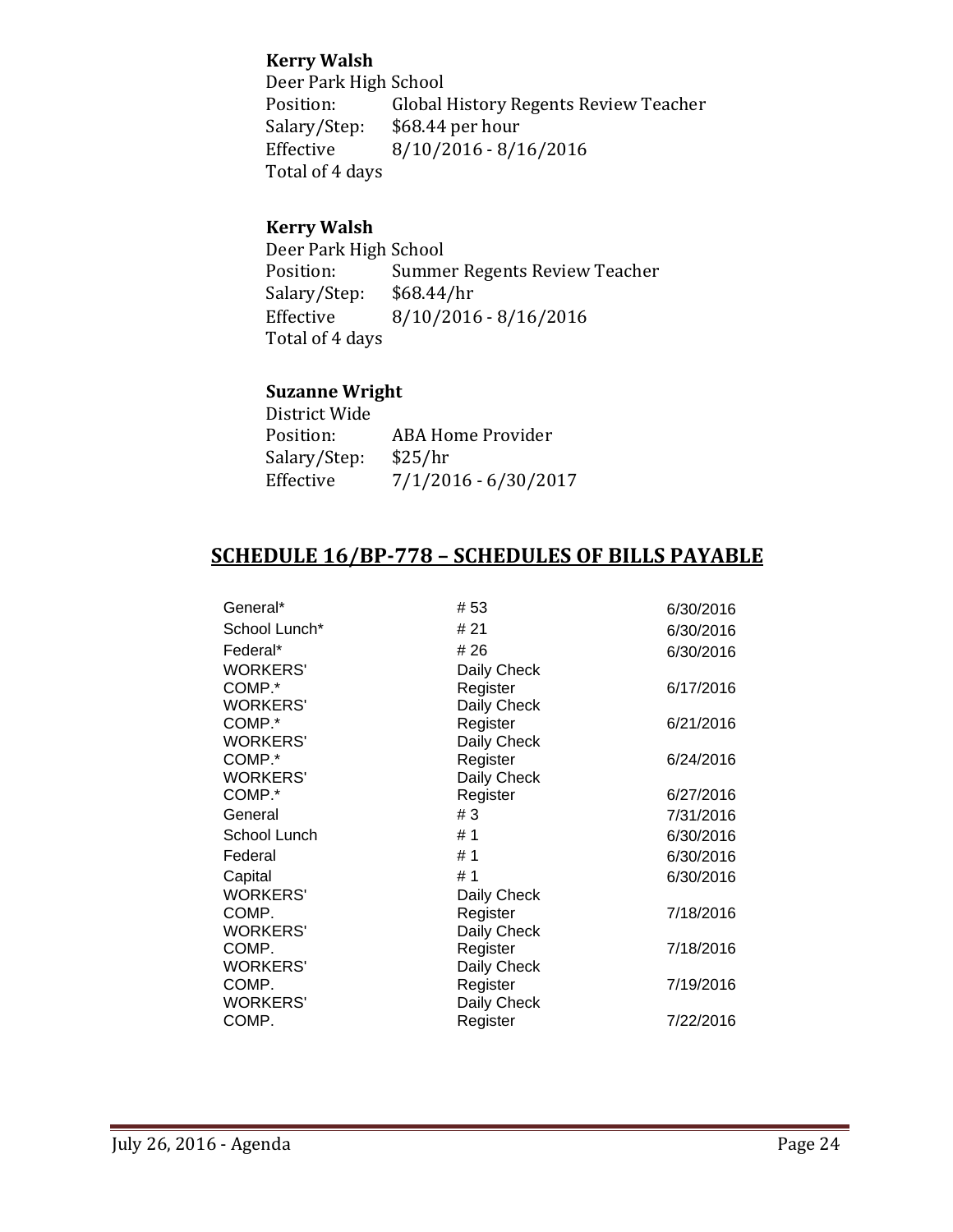# **SCHEDULE 16-E-399 - EXPLANATION OF BUDGETARY TRANSFERS #T22, 23, 24, 25, 26, T1, T2 & T3**

# **SCHEDULES 16-F-296 - CONTRACT REPORTS**

# **SCHEDULE 7-H-16 – HOME TEACHING (regular & special)** (confidential)

# **SCHEDULE 7-SE-16 – COMMITTEE RECOMMENDATIONS**  (confidential**)**

# VI. **RECEIPT OF SCHEDULES**

*Recommend, that the Board of Education approve the following receipt of schedules collectively:*

# **SCHEDULE 16-A-446 – TREASURER's REPORT**

| Statement of Revenues - | General Fund -<br>Federal Fund -<br>School Lunch Fund | July/June<br>July/June<br>July/June |
|-------------------------|-------------------------------------------------------|-------------------------------------|
| Treasurer's Report      | July/June                                             |                                     |
| Cash Flow               | July/June                                             |                                     |
| Claims Audit<br>Report  | June 1, 2016 - June 30, 2016                          |                                     |